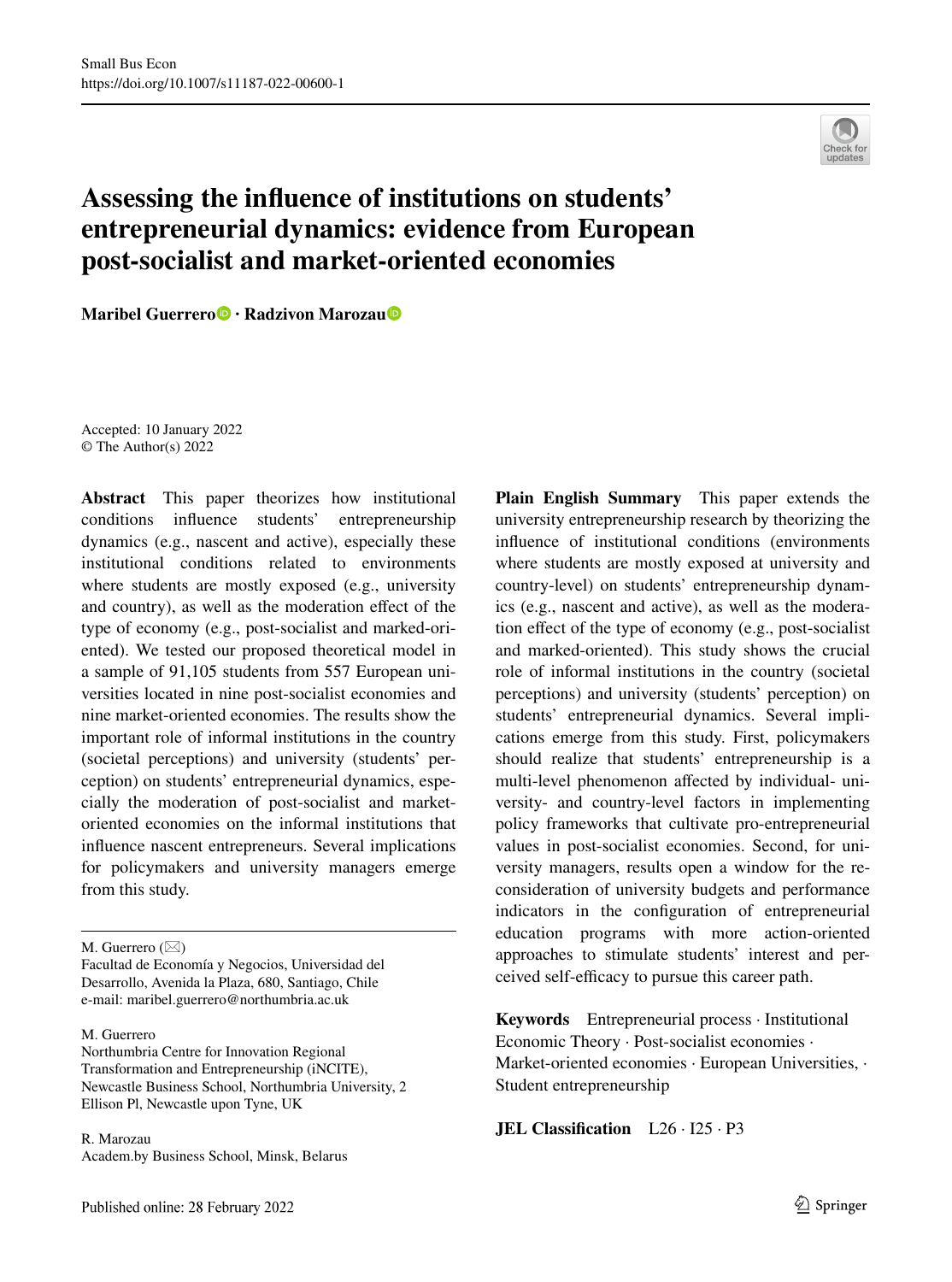## **1 Introduction**

Previous empirical studies have explored how institutional conditions are drivers or barriers to each stage of entrepreneurial initiatives across countries (Guerrero et al., [2021;](#page-14-0) Urbano et al., [2017](#page-15-0)). Policymakers, researchers, and business leaders have debated the interplay between context, entrepreneurship, and socio-economic impacts (Guerrero et al., [2021;](#page-14-0) Van Stel et al., [2007;](#page-15-1) Welter et al., [2016\)](#page-16-0). In this vein, diverse worldwide projects have focused on measuring entrepreneurial dynamics, as well as capturing the institutional conditions that foster entrepreneurship per country (see Doing Business, Global Entrepreneurship Monitor, Kaufman Foundation, Panel Study of Entrepreneurial Dynamics, and Global University Entrepreneurial Spirit Students Survey).

Although relevant insights can be gained, it is unclear which institutional conditions infuence the entrepreneurial process per type of economy (Guerrero et al., [2021](#page-14-0)) because there is no ideal context, no single type of entrepreneurship, and no ideal type of entrepreneurship (Welter et al., [2017:](#page-16-1) p. 318). While market-oriented economies have promoted entrepreneurship for the capacity to innovate and generate wealth (Manolova et al., [2008](#page-15-2); Wennekers & Thurik, [1999\)](#page-16-2), post-socialist economies have promoted entrepreneurship for transitioning into market-oriented economies by absorbing talent and attracting foreign investments (Estrin et al., [2006](#page-14-1); Welter & Smallbone, [2011\)](#page-16-3). In this process, empirical studies have shown that certain institutional factors take multiple generations to change because these factors are less susceptible to transformation (e.g., culture, traditions, values, and attitudes) by the government intervention (McKeever et al., [2015](#page-15-3); North, [1990\)](#page-15-4). It explains why a multi-level analysis is required to understand how institutional diferences matter in the interplay between institutional context, entrepreneurial diversity, and type of economy (Guerrero et al., [2021](#page-14-0); Hayton et al., [2002;](#page-14-2) Li, [2020;](#page-15-5) Weiss et al., [2019\)](#page-16-4).

We understand entrepreneurship as a multi-level dimensional phenomenon embedded in particular places, communities, and organizations (including universities) with specifc institutional factors (Liao & Welsch, [2005;](#page-15-6) McKeever et al., [2015;](#page-15-3) Suddle et al., [2010](#page-15-7)). We particularly focused on entrepreneurial dynamics developed by university students (Guerrero et al., [2018](#page-14-3)), where these dynamics are related to

the exploration (nascent entrepreneur) and exploitation (active entrepreneur) of business initiatives. We assume that the university context infuence students' entrepreneurial values, attitudes, and self-confdence (Guerrero et al., [2014;](#page-14-4) Bergmann et al., [2018;](#page-14-5) Guerrero & Urbano, [2019](#page-14-6)). Likewise, country institutional conditions infuence students' entrepreneurial behaviors (Manolova et al., [2008](#page-15-2); Guerrero et al., [2018\)](#page-14-3). Despite the institutional transformation towards a market-oriented economy in post-socialist economies, generational values have persisted in society and universities (Bogatyreva et al., [2019;](#page-14-7) Marozau et al., [2019,](#page-15-8) [2021;](#page-15-9) McKiernan & Purg, [2013;](#page-15-10) Weiss et al., [2019\)](#page-16-4).

Motivated by these antecedents, this paper theorizes how institutional conditions infuence students' entrepreneurship dynamics (e.g., nascent and active), especially these institutional conditions related to environments where students are mostly exposed (e.g., university and country), as well as the moderation role of the type of economy (e.g., post-socialist and markedoriented). By adopting the institutional economic and entrepreneurial process approaches, we tested a proposed model with a sample of 557 European universities allocated in nine post-socialist economies and nine market-oriented economies. The results show that informal conditions (national culture and university values) explain students' entrepreneurial dynamics. Indeed, results show that universities created in the post-socialist era are less supportive of students' entrepreneurial behavior than universities created in the socialist era.

The paper is structured as follows: Section [2](#page-1-0) proposes the theoretical foundations and hypotheses. Section [3](#page-4-0) describes the methodological design to test the hypotheses. Section [4](#page-7-0) shows the results and discussion. Section [5](#page-10-0) describes the conclusions, implications, and future research avenues.

#### <span id="page-1-0"></span>**2 Theory development**

#### 2.1 Theoretical foundations

By adopting the institutional economic theory (North, [1990](#page-15-4)), the institutional conditions are understood as "the rules of the game" that shape interactions among individuals, groups, and organizations. Based on this assumption, the institutional conditions enhance or inhibit entrepreneurial behaviors/actions (Aidis et al., [2008](#page-14-8); Guerrero et al., [2021](#page-14-0); Welter & Smallbone,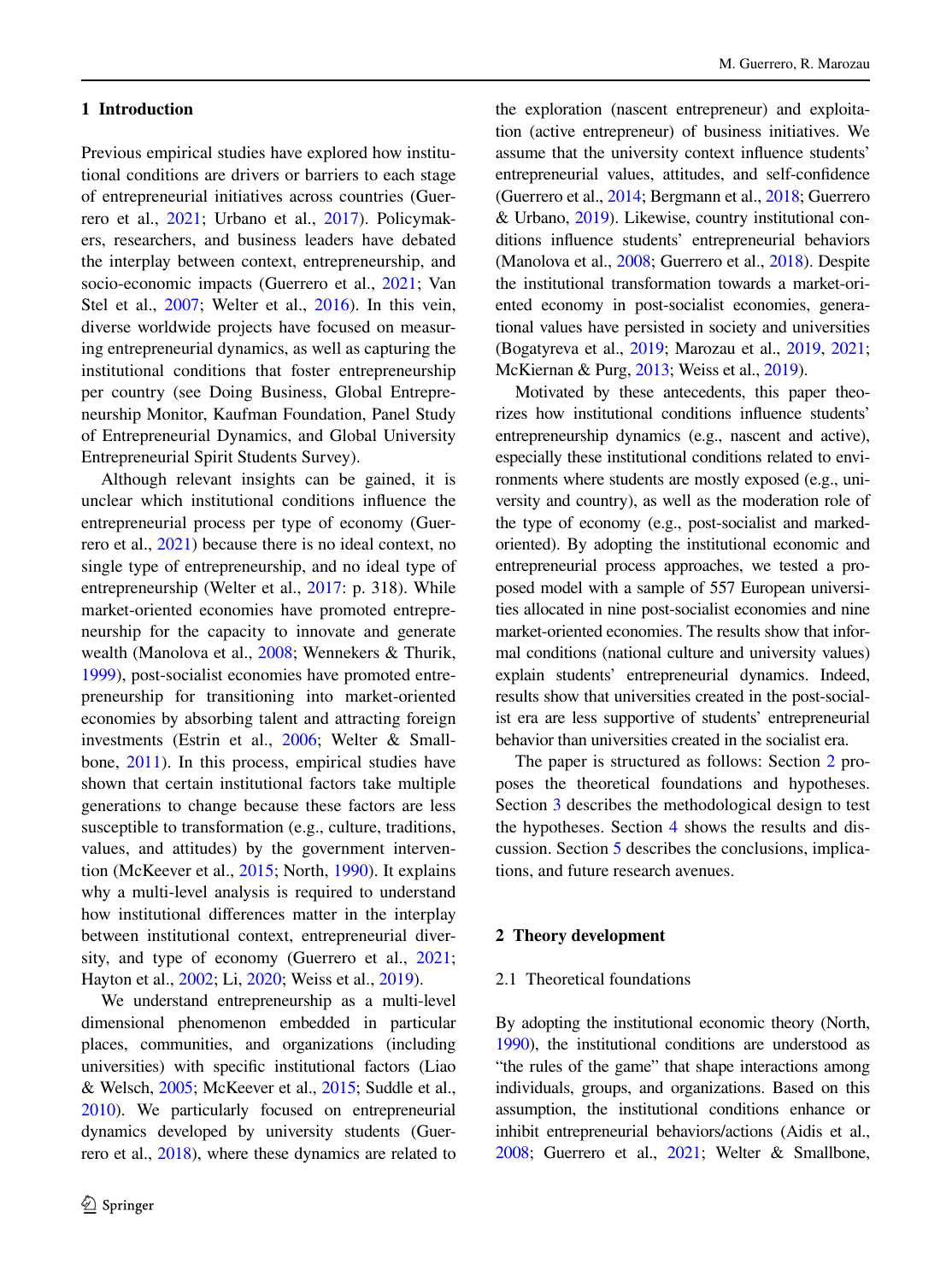[2011](#page-16-3)). Specifcally, North [\(1990\)](#page-15-4) classifes institutions into formal conditions (property rights and legal procedures) and informal conditions (culture, values, beliefs, and norms). Each of these institutional conditions is present along several stages an entrepreneur faces since the conception of an entrepreneurial idea, the creation of a new venture, and the adolescence of new ventures (Davis & Williamson, [2016;](#page-14-9) Reynolds & White, [1997](#page-15-11); Stenholm et al., [2013](#page-15-12); Suddle et al., [2010\)](#page-15-7). While informal conditions like culture and values are difficult to change, public intervention could foster entrepreneurship via formal conditions such as regulations, support programs, procedures, and taxation (Ani, [2015;](#page-14-10) De Clercq et al., [2010](#page-14-11); Guerrero et al., [2021](#page-14-0)).

In the university context, students' entrepreneurial dynamics commonly refer to two entrepreneurial process stages: (a) when students are exploring opportunities during their university studies (nascent entrepreneur), and (b) when students are exploiting the entrepreneurial opportunity via a start-up (active entrepreneur). Previous empirical studies have found the signifcant infuence of societal perceptions of entrepreneurship (Fayolle et al., [2014](#page-14-12); Liñán & Chen, [2009\)](#page-15-13) as well as the university community's attitudes towards entrepreneurship (Guerrero et al., [2018,](#page-14-3) [2021\)](#page-14-0) on students' entrepreneurial dynamics. It explains why university managers have confgured entrepreneurship educational programs, supportive infrastructure, and entrepreneurial culture within universities (Guerrero & Urbano, [2012\)](#page-14-13). Therefore, the involvement of students in the entrepreneurial process demands multi-level analysis in multiple contexts: the individual, the university, and the country (Busenitz et al., [2000;](#page-14-14) Benitez‐Amado et al., 2010; Liñán et al., [2011;](#page-15-14) Bergmann et al., [2018](#page-14-5); Weiss et al., [2019](#page-16-4)).

The country's economic orientation could moderate the relationship between institutions and students' entrepreneurial dynamics (De Clercq et al., [2010](#page-14-11)). For example, during the turbulent transition period of the early 1990s, several universities were founded by proactive and entrepreneurial leaders (Varblane & Mets, [2010](#page-16-5)) based on the fundamental principles transferred from the US and Western European contexts. In this regard, post-1991 universities implemented new organizational structures and incentive systems and fostered a culture of consumption teaching services in business management, economics, and social sciences (Kwiek, [2012](#page-15-15)). As a result, an entrepreneurial orientation emerged in Western universities and business-oriented public schools that were separated from public universities in the 1990s (Marozau et al., [2019](#page-15-8); Varblane  $& Mets, 2010$ . In this regard, we proposed a theory development that focuses on the institutional conditions (e.g., university and country) that infuence students' entrepreneurship dynamics (e.g., nascent and active), as well as the moderation role of the type of economy (e.g., post-socialist and marked-oriented).

## 2.2 Hypotheses

## *2.2.1 Institutional environmental conditions and students' entrepreneurship dynamics*

*Regarding the country's institutional conditions*, the vast accumulated literature has revealed the relevant infuence of institutional conditions on entrepre-neurship at the country level (Urbano et al., [2017\)](#page-15-0). Although some studies have not found signifcant effects (Van Stel et al., [2007](#page-15-1)), the number of procedures required to start a venture represents a formal institution that evidence how entrepreneurs overcome and avoid bureaucratic burdens. Intuitively, fewer procedures represent a reduction of time/money that strengthens the entry of new active/nascent entrepreneurs. Likewise, the formal institution related to the possibility of getting access to public/private credits reduces the burdens of students' entrepreneurs already operating a venture (active entrepreneurs). Obtaining access to credit satisfes the required capital as well as covers the need for liquidity of both nascent and active entrepreneurs (Guerrero et al., [2021\)](#page-14-0). Similarly, the formal institution related to the infuence of the tax system could be considered marginal if the country has implemented a robust bankruptcy regulation (Van Stel et al., [2007\)](#page-15-1). Indeed, a severe tax system will be an entry/scaling-up barrier to students' entrepreneurial dynamics. In terms of informal conditions, students' entrepreneurial dynamic is also infuenced by societal perceptions (Liñán et al., [2011\)](#page-15-14). Henrekson and Roine [\(2007](#page-15-16)) discussed the lack of consensus about equalization of incomes on entrepreneurship. For example, Minniti and Nardone [\(2007](#page-15-17)) found that this variable has a crucial role in minorities. In this vein, a similar efect could apply to students' entrepreneurial dynamics based on the restringed perception of labor market opportunities or taking advantage of opportunities. Based on these assumptions, formal institutional conditions enhance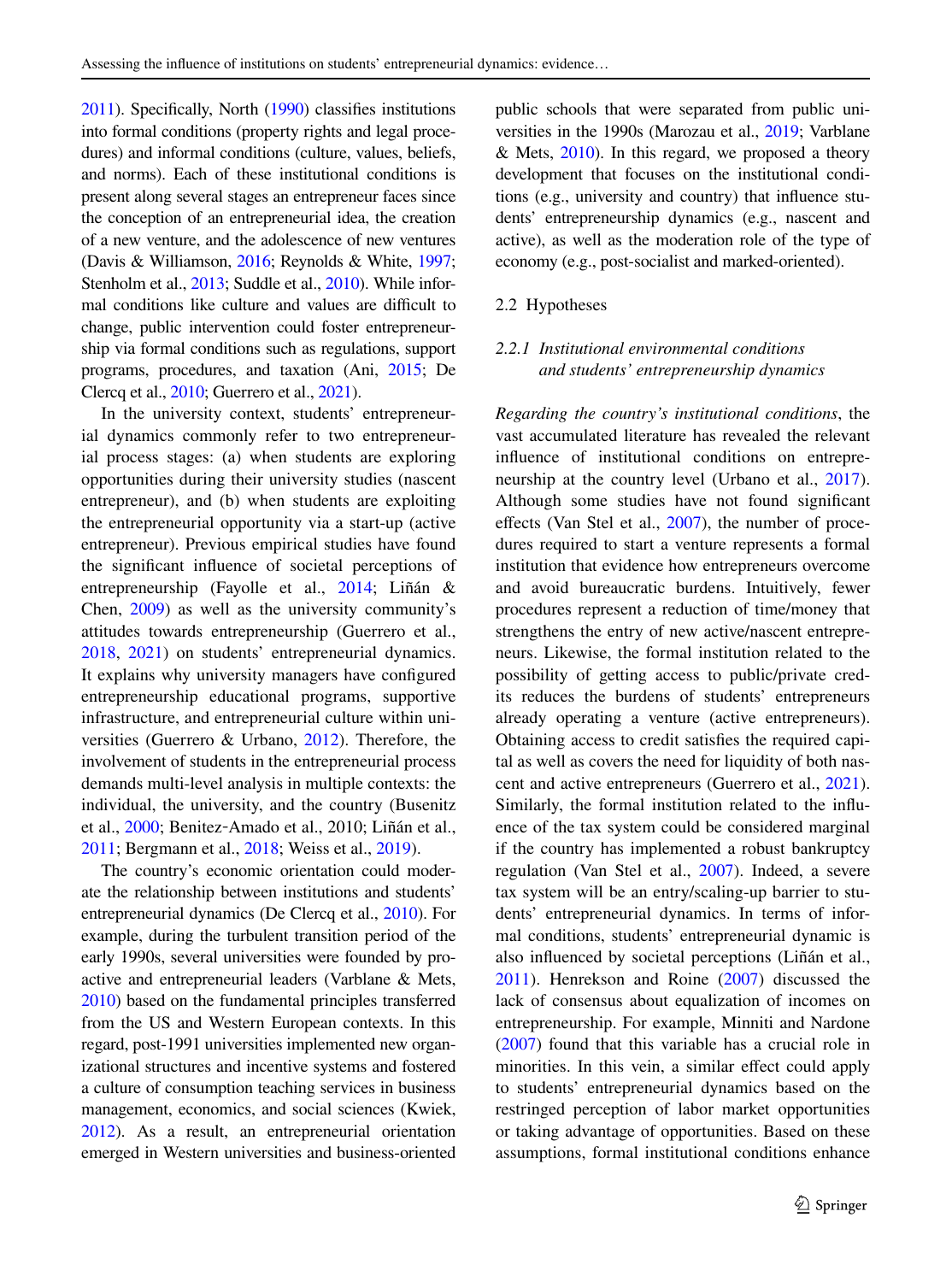students' entrepreneurial dynamics by reducing bureaucratic burdens related to the time/costs of procedures to create a venture, as well as tax and credit systems. Likewise, informal institutional conditions via societal perceptions enhance students' entrepreneurial dynamics. In this regard, we hypothesize that:

## H1. *Favorable country institutional conditions towards entrepreneurship increase students' entrepreneurial dynamics*

*Regarding the university institutional conditions*, the confguration of universities' institutional conditions has been strongly related to visions, missions, core activities, and stakeholders' needs (Liñán et al., [2011](#page-15-14); Lüthje & Franke, [2003\)](#page-15-18). An entrepreneurial orientation strategy provides an adequate environment that supports the development of students' and academics' entrepreneurial initiatives. In particular, Guerrero and Urbano [\(2012\)](#page-14-13) identifed that certain formal institutional conditions (entrepreneurship education courses) and informal institutional conditions (perceptions and attitudes towards entrepreneurship) infuenced students' entrepreneurial behaviors. A plausible explanation is that university institutional conditions are more infuential for students than country institutions because they spend several years with the university (Varblane & Mets, [2010;](#page-16-5) Bergmann et al., [2018](#page-14-5)). Given the data restrictions, most empirical studies have focused on exploring the infuence of university institutional conditions on nascent entrepreneurs by paying attention to identifying opportunities and the initial stages of the business project's development (Guerrero & Urbano, [2019](#page-14-6)). Although several universities do not explicitly support entrepreneurship, empirical studies have shown that informal university conditions such as culture, values, and role models have been quite supportive for students running a new venture (Bergmann et al., [2018\)](#page-14-5). Also, large and reputable universities with thousands of alumni can successfully create the social capital needed for new venture creation (Weiss et al., [2019](#page-16-4)). Based on these assumptions, formal institutional conditions towards entrepreneurship enhance students' entrepreneurial dynamics via entrepreneurship education by providing the skills/abilities required to create/manage a new venture, as well as reduce individual cognitive barriers (Urbano et al., [2017](#page-15-0)). Likewise, informal institutional conditions towards entrepreneurship via students' perceptions enhance

students' entrepreneurial dynamics by reinforcing an entrepreneurial culture, as well as role models. In this regard, we hypothesize that:

H2. *Favorable university institutional conditions towards entrepreneurship increase students' entrepreneurial dynamics*

## *2.2.2 The moderation efect of the economic orientation*

*Regarding country institutions*, within the socialist orientation that dominated in eastern and central European countries for more than four or seven decades, institutions have constrained entrepreneurship (Alas & Rees, [2006](#page-14-15)). A socialist ideology considered entrepreneurship as something extraneous and illegal, and this ideology has left an imprint on the transition period (Aidis et al., [2008](#page-14-8)). While socialist economies have suppressed risk-taking behaviors (Ellman, [2014\)](#page-14-16), market-oriented economies have promoted entrepreneurship, market competition, and well-developed legislation (Manolova et al., [2008](#page-15-2)). Some post-socialist studies have documented the gradual change in culture, values, and attitudes towards free-market entrepreneurship, especially during their incorporation into the European Union (Kshetri, [2009;](#page-15-19) Welter & Smallbone, [2011](#page-16-3)). However, the transition to market-oriented economies required the substantial adjustment rather than transplantation of Western best practices (Kshetri, [2009\)](#page-15-19). Pre-matured formal institutions and their weak enforcement alongside entrepreneurship-unfriendly culture and norms created an unsupportive environment for new venture creation, especially at the beginning of the transition period (Estrin et al., [2006](#page-14-1)). Indeed, during the transition stage towards a market-oriented economy, entrepreneurs often operated in the black or illegal markets in the face of institutional uncertainty (Aidis et al., [2008\)](#page-14-8). Likewise, the younger generations mostly supported individualist values and a low uncertainty avoidance behavior (Aidis et al., [2008](#page-14-8); Ellman, [2014;](#page-14-16) Stenholm et al., [2013\)](#page-15-12). Previous studies found the negative efect of socialist institutions as strict economic planning (Carbonara et al., [2016](#page-14-17)) and collectivism (Bogatyreva et al., [2019;](#page-14-7) Pinillos & Reyes, [2011\)](#page-15-20) on entrepreneurial dynamics. The plausible explanation has been the pre-existence of informal institutions (negative values) and incomplete regulations that suppressed any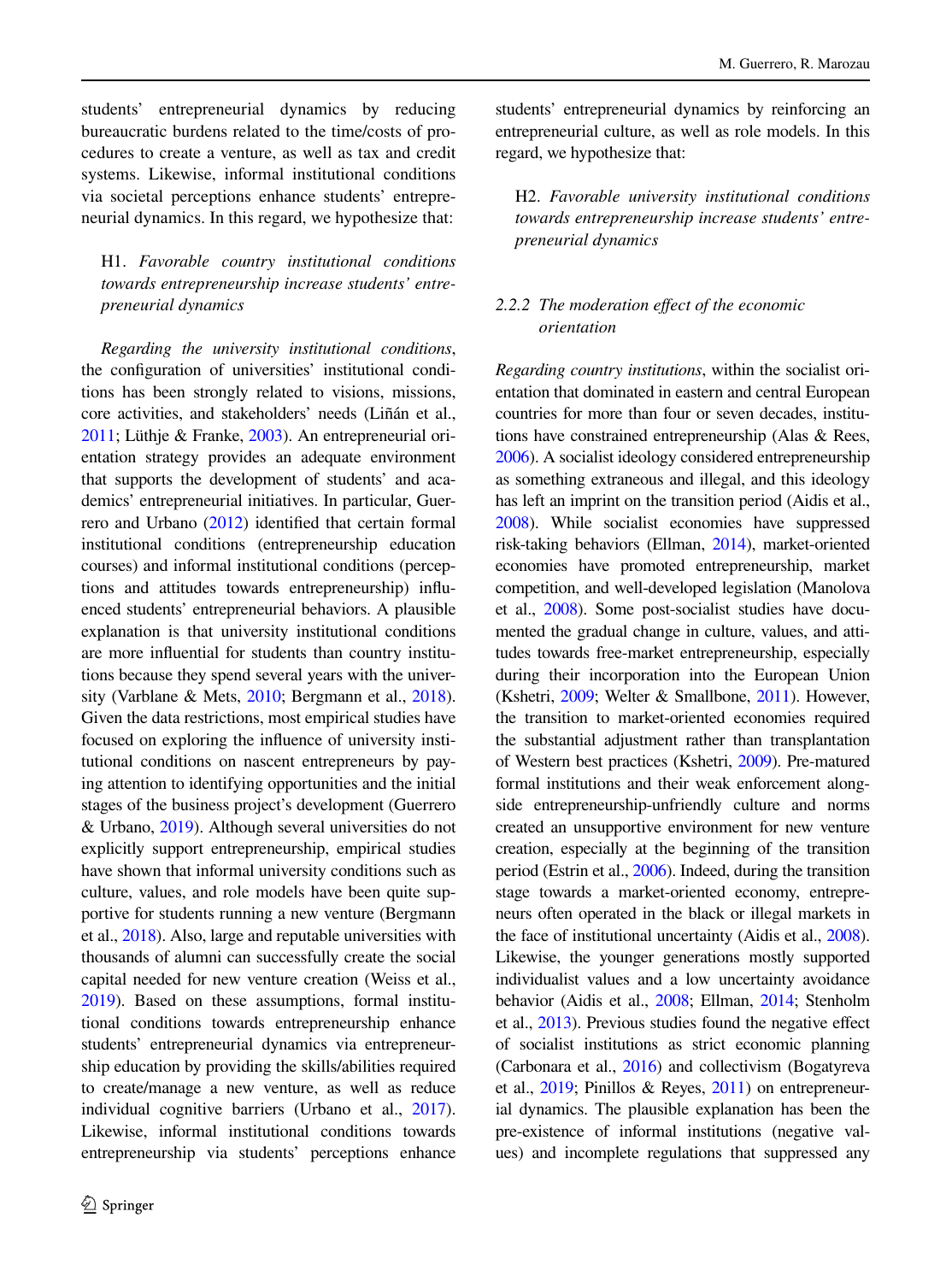entrepreneurial activity (Aidis et al., [2008;](#page-14-8) Stenholm et al., [2013](#page-15-12); Welter & Smallbone, [2011\)](#page-16-3). Based on this assumption, the pre-existence of informal conditions (social values, corruption, and regulations still under development) observed in post-socialist economies represents critical constraints for the current young generations of students interested in becoming entrepreneurs. In this regard, we hypothesize that:

H3a. *The efect of favorable country institutional conditions towards entrepreneurship on students' entrepreneurial dynamics is lower in post-socialist economies than in market-oriented economies.*

*Regarding university institutions*, in post-socialist economies, universities belong to higher education systems that have undergone an institutional transformation of values, missions, and regulations that went against the backdrop of state inaction (Marozau et al., [2019](#page-15-8); Shattock, [2004\)](#page-15-21). These universities have transformed themselves to meet demands from the local private sector through entrepreneurship and business education (Saginova & Belyansky, [2008](#page-15-22)). However, institutional conditions at the country-level have negatively infuenced universities' discovery and exploitation processes (De Clercq et al., [2010](#page-14-11)) by only focusing on teaching activities (Marozau & Guerrero, [2016](#page-15-23)). Several international projects funded by USAID and EU programs (e.g., Alfa, Edu-link, Tempus, Erasmus) have supported the modernization of universities by following the Western role models (Ellermann, [2017](#page-14-18); Froumin & Smolentseva, [2014\)](#page-14-19). In this vein, some universities started to transfer knowledge, best practices, and teaching approaches to cultivate a positive image of entrepreneurs (Korosteleva & Belitski, [2017](#page-15-24)). Therefore, universities in post-socialist contexts have impacted entrepreneurial government frameworks through human capital development, cultivating entrepreneurial values, and disseminating relevant knowledge for starting and running a venture (Manev et al., [2005](#page-15-25); De Clercq et al., [2010](#page-14-11); Korosteleva and Belitski, [2017](#page-15-24); Marozau et al., [2019](#page-15-8)). Based on these assumptions, universities in post-socialist economies reduce the institutional constraints on students' entrepreneurial dynamics. Indeed, we assume that this effect could be higher when the university was established in the post-Soviet era started in 1991 (Kwiek, [2012](#page-15-15); Marozau & Guerrero, [2016;](#page-15-23) Varblane & Mets, [2010](#page-16-5)). In this regard, we hypothesize that:

H3b. *The efect of favorable university institutional conditions towards entrepreneurship on students' entrepreneurial dynamics is higher in post-socialist economies than in market-oriented economies.*

Figure [1](#page-5-0) shows our proposed theoretical model where favorable institutional conditions (e.g., country and university) increase students' entrepreneurship dynamics (e.g., nascent and active) that will be moderated by the economy type (e.g., post-socialist and marked-oriented).

#### <span id="page-4-0"></span>**3 Methodology**

#### 3.1 Data

We constructed a dataset using four sources of information. *First*, we collected university and student data from the 2016 and 2018 Global University Entre-preneurial Spirit Students' Surveys (GUESSS).<sup>[1](#page-4-1)</sup> The GUESSS survey provides students' socio-economic, and several questions captured data about the students' entrepreneurial dynamics and perceptions of university support towards entrepreneurship. Likewise, the GUESSS survey provides information about the university. The selection criteria were university students who integrated our sample who were undergraduates enrolled in European universities and natives of the country where the university is allocated. In this regard, the sample included 91,105 students enrolled in 557 universities distributed across eighteen European countries. *Second*, we complemented general university characteristics using the QS World University Rankings. *Third*, we collected secondary country-level data on institutional conditions across the eighteen countries using the European Values Study (EVS) and the Doing Business. *Finally*, following the IMF [\(2000](#page-15-26)) and the World Bank [\(2002](#page-16-6)), the countries were classifed into post-socialist economies (in transition and complete transition) and market-oriented economies (the rest of European countries) (see Table [4](#page-12-0) in the Appendix). We decided to do this classifcation because these European economies difer in terms of the historical backgrounds

<span id="page-4-1"></span><sup>&</sup>lt;sup>1</sup> GUESSS is a large and global research project about student entrepreneurship. The main project goal is to generate unique and novel insights into student entrepreneurship in the form of academic and practitioner-oriented output. For further details about this project, please visit [\[https://www.guesssurvey.org/](https://www.guesssurvey.org/)].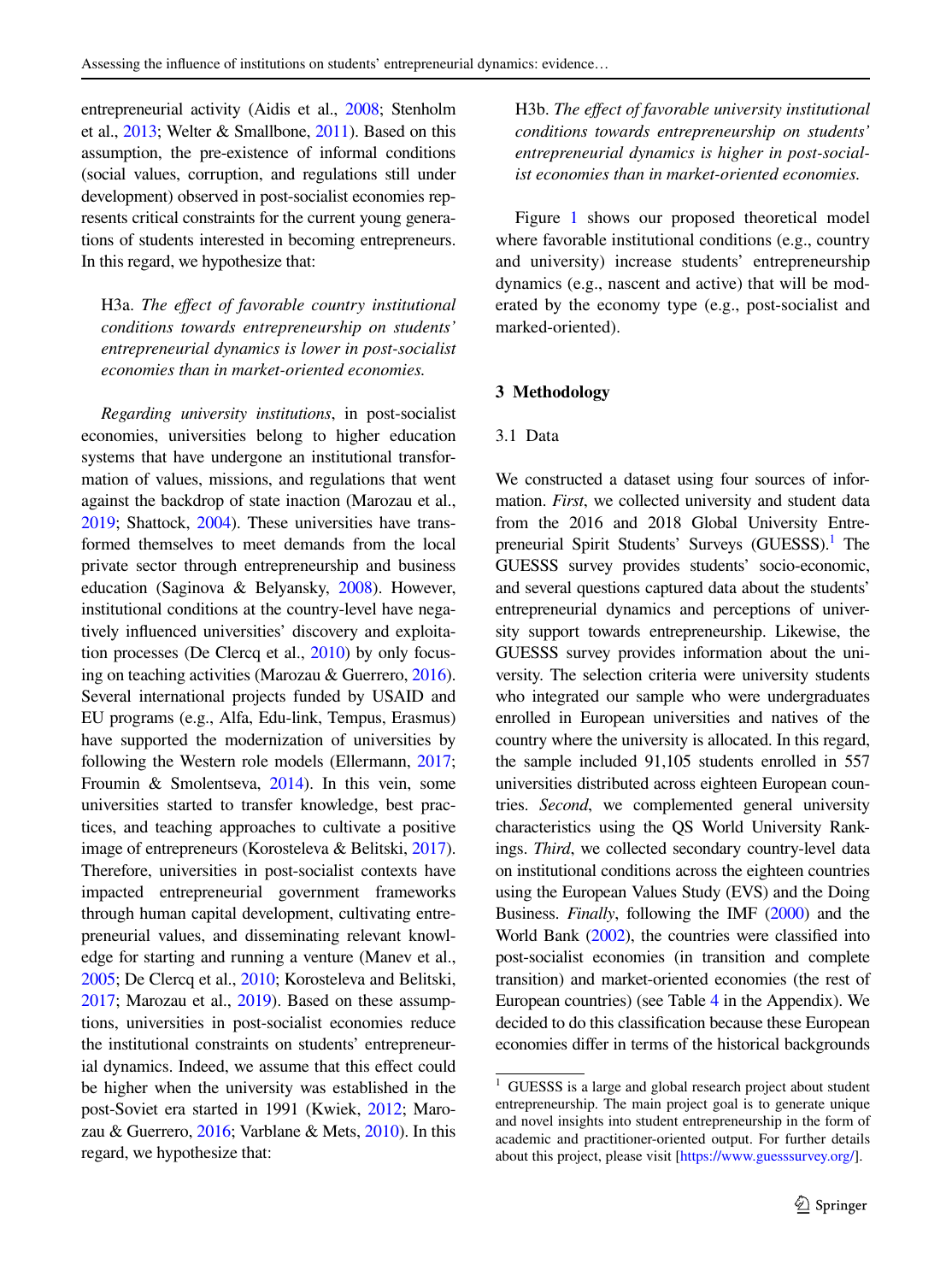

<span id="page-5-0"></span>**Fig. 1** Proposed conceptual model

of the twentieth century and, consequently, their institutional environment for entrepreneurship. At the same time, there are strong economic and social ties between countries representing two groups.

#### 3.2 Measures

Table [1](#page-6-0) shows the description of variables.

*Regarding dependent variables*, students' entrepreneurial dynamics were measured using two binary variables from the GUESSS survey (Shirokova et al., [2016](#page-15-27); Weiss et al., [2019](#page-16-4)). First, the *nascent entrepreneurs* variable takes value 1 if the student was trying to start a business at the survey time, 0 otherwise. This variable captures the frst stage of an entrepreneurial process when the student explores an initial business idea and how to create value (Guerrero et al., [2021](#page-14-0)). Second, the *active entrepreneurs* variable takes value 1 if the student is running a business at the survey time, 0 otherwise. This variable captures the second stage of an entrepreneurial process when the student exploits the resources and capabilities to develop the business idea and capture economic value (Guerrero et al., [2021](#page-14-0)).

*Regarding the independent variables at the country level*, we measured formal and institutional conditions related to the country level. Using the European Values Survey, the informal institutions were measured using two Likert scale variables related to equalizing incomes and competition (Autio et al., [2013](#page-14-20)). First, the *equalizing of incomes perception* variable takes the value 10 where the population's perception was that income should be made equal or value 1 when popular perception was that greater incentives based on individual efforts should be in place. Second, the *competition perception* variable takes the value 10 when the population's perception was that competition is harmful because it brings out the worst in people, or value one when the competition is perceived as good because it stimulates new ideas and value. Using the Doing Business, formal country institutions were measured using three variables (Van Stel et al., [2007\)](#page-15-1). First, the *procedures* variable captures the number of procedures necessary to start a business in the country. Second, the *credits* variable captures the score for getting credit in the country. Third, the *taxes* variable captures the score of paying taxes in the country.

*Regarding the independent variables at the university level*, using the GUESSS survey, the informal university conditions were captured by the *supportive environment* variable representing a factor analysis of the 7 Likert scale students' perceptions about how the university atmosphere infuences the development of new business ideas, becoming an entrepreneur, and engaging in entrepreneurial initiatives (Sieger et al., [2014\)](#page-15-28). Likewise, the entrepreneurship education variable captured the formal university conditions that take value 1 if the student enrolled in one entrepreneurship course (Marazou et al., [2021](#page-15-9)).

*Regarding the moderation variable*, following the IMF [\(2000](#page-15-26)) and the World Bank ([2002\)](#page-16-6), we used a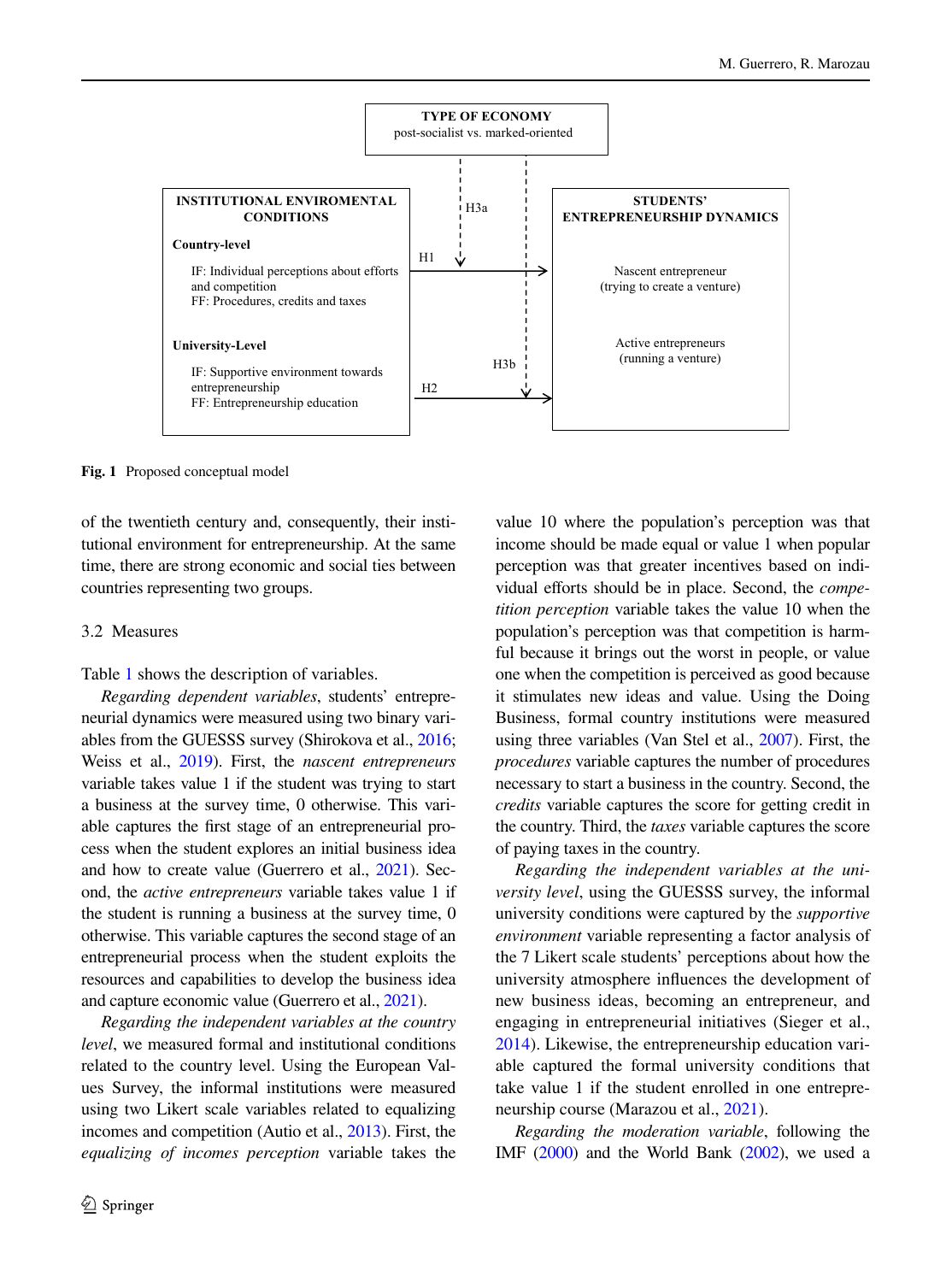| Variable                          |                                     | Description                                                                                                       | Source                               | $\cal N$ | Mean   | S.D    |
|-----------------------------------|-------------------------------------|-------------------------------------------------------------------------------------------------------------------|--------------------------------------|----------|--------|--------|
| Dependent binary<br>variables     | Nascent entrepreneurs               | Take value 1 when the student is currently<br>trying to start his/her own business, 0<br>otherwise                | The GUESSS<br>survey                 | 91,105   | 0.150  | 0.352  |
|                                   | Active entrepreneurs                | Take value 1 when the student is already<br>running his/her own business, 0 otherwise                             |                                      | 91,105   | 0.040  | 0.189  |
| Independent<br>(country-level)    | Equalizing of incomes<br>perception | Incentives for individual efforts vs. equalize<br>incomes in the country                                          | The European<br><b>Values Survey</b> | 91,105   | 4.483  | 0.517  |
|                                   | Competition perception              | Competition good-harmful for people in<br>the country                                                             |                                      | 91,105   | 3.918  | 0.366  |
|                                   | Procedures                          | Number of procedures that are required to<br>start a business in the country                                      | Doing Business                       | 91,105   | 6.770  | 1.442  |
|                                   | Credits                             | The score for getting credit in the country                                                                       |                                      | 91,105   | 64.430 | 8.449  |
|                                   | Taxes                               | The score for paying taxes in the country                                                                         |                                      | 91,105   | 81.123 | 5.834  |
| Independent<br>(university-level) | Supportive environment              | Factor obtained from the students' per-<br>ception of the university environment<br>towards entrepreneurship      | The GUESSS<br>survey                 |          | 0.000  | 1.000  |
|                                   | Entrepreneurship education<br>(FF)  | Takes value 1 if the student at least attend<br>one entrepreneurship course, 0 otherwise                          |                                      | 91,105   | 0.337  | 0.473  |
| Controls                          | lnGDP                               | Natural logarithm of the GDP per country                                                                          | World Bank                           | 91,105   | 10.543 | 0.287  |
|                                   | University quality                  | QS ranking score per university                                                                                   | The QS Ranking                       | 91,105   | 5.006  | 13.135 |
|                                   | IT studies                          | Take value 1 when the student is enrolled<br>in engineering and IT specializations, 0<br>otherwise                | The GUESSS<br>survey                 | 91,105   | 0.236  | 0.425  |
|                                   | <b>Business studies</b>             | Take value 1 when the student is enrolled in<br>business and economics specializations,<br>0 otherwise            |                                      | 91,105   | 0.387  | 0.487  |
|                                   | Entrepreneurial parents             | Take value 1 when the student mentioned<br>that at least one of his/her parents are<br>self-employed, 0 otherwise |                                      | 91,105   | 0.310  | 0.463  |
|                                   | Students' age                       | Age of the respondent in the year of survey<br>expressed in years                                                 |                                      | 91,105   | 21.700 | 2.436  |
|                                   | Gender_female                       | Take value one when the student selected<br>female gender, zero male                                              |                                      | 91,105   | 0.610  | 0.488  |
|                                   | Survey year_2018                    | Take value one when the student responded<br>to the survey in 2018, zero if responded to<br>the survey in 2016    |                                      | 91,105   | 0.620  | 0.486  |

<span id="page-6-0"></span>

|  |  |  |  |  |  |  |  | <b>Table 1</b> Description of variables and descriptive statistics |
|--|--|--|--|--|--|--|--|--------------------------------------------------------------------|
|--|--|--|--|--|--|--|--|--------------------------------------------------------------------|

binary variable *type of economy* that takes value 1 when the countries where the university was located was post-socialist economies (in transition and complete transition) and 0 market-oriented economies (the rest of European countries) (see Table [4](#page-12-0) in the Appendix).

*Regarding control variables*, we frst controlled using the natural logarithm of GDP per capita PPP in 2018 (LnGDP) at the country level, which has a U-shape relationship with entrepreneurial activity (Wennekers et al., [2005](#page-16-7)). Then, we controlled the university quality measured from the QS World University Rankings at the country university level. Finally, at the individual level, we controlled using the student's demographic characteristics available in the GUESSS survey, such as family entrepreneurial background, gender, and age (Walter & Dohse, 2012), as well as the felds of study from the felds of study Business, Economics, Engineering and IT (Marozou et al., [2021](#page-15-9)).

## 3.3 Model

A multi-level logistic regression model was estimated to predict the probability of students' entrepreneurial dynamics based on the decision to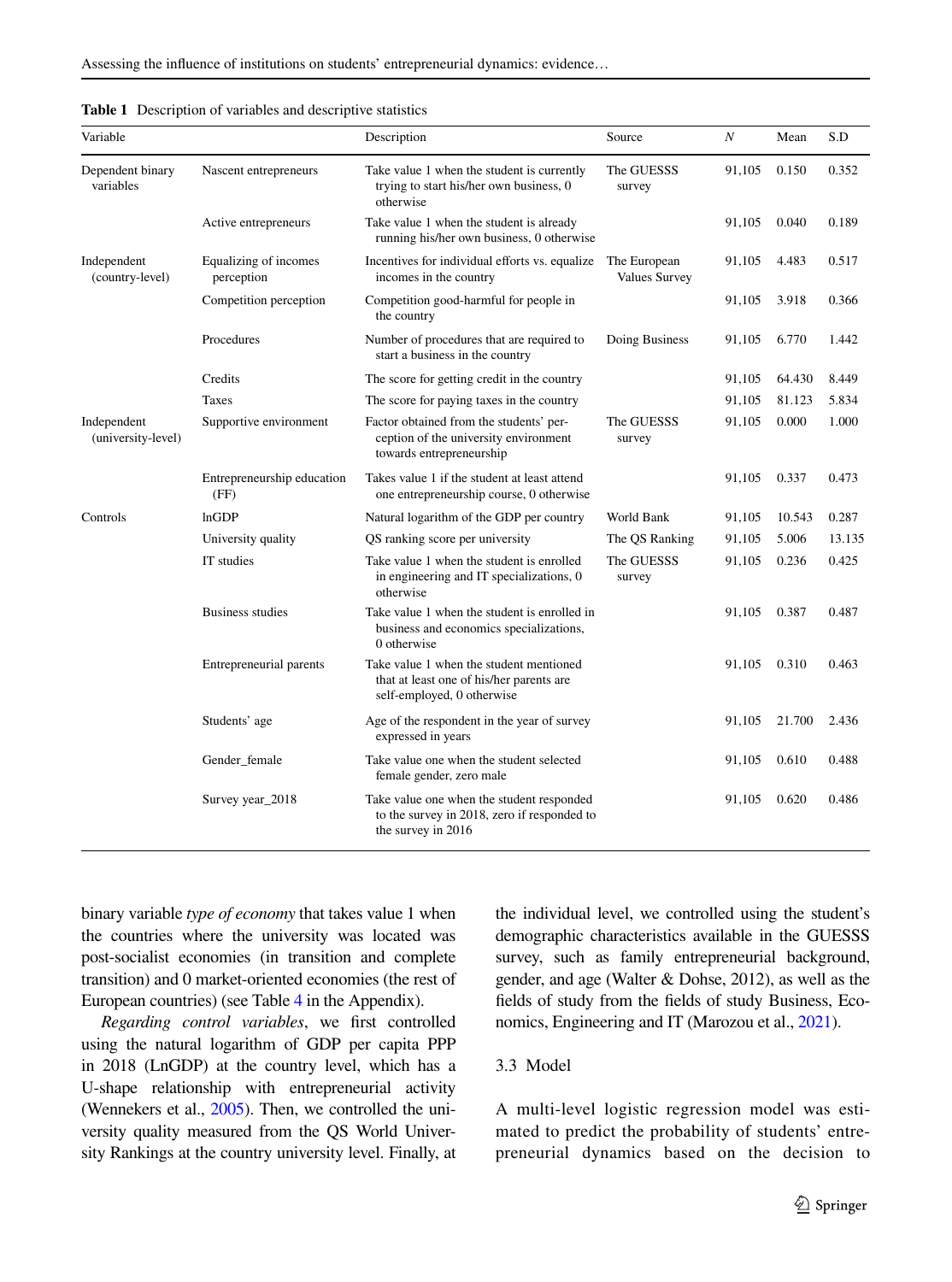become a nascent entrepreneur (trying to start a business) depending on the institutional conditions, as well as the decision to become an active entrepreneur (run a business) depending on the institutional conditions. The adequacy of using multi-level models was confrmed by calculating the intraclass correlation coefficient (ICC) for a two-level nested model. While ranging from 0 to 1, ICC equal to 0 indicates that observations do not depend on a country and university they are nested in. One-level regression analysis can be used if the ICC is not diferent from 0 or negligible. Based on this criterion, the application of multi-level

analysis was justifed instead of an ordinary singlelevel regression.

Two multi-level logistic regression models were estimated: (1) predicting the probability of being a nascent entrepreneur that represents exploring business ideas and undertaking activities to start a business soon; (2) predicting the probability of being an active entrepreneur that represents the exploitation of resources related to a business idea for capturing economic value. The models have a hierarchical structure with three levels: *i* individuals are nested in *j* universities that are nested in *k* countries (*c*). Similarly to Bergmann et al. (2016), the formal model appears as follows:

$$
\ln \frac{P(Y_{ijk} = 1)}{1 - P(Y_{ijk} = 1)} = (B^{000} + B^{100} + S_{ijk} + B^{010}U_{jk} + B^{001}C_k) + (e_{ijk} + u_{jk} + r_k);
$$

where

| $\ln \frac{P(Y_{ijk}=1)}{1-P(Y_{i:i}=1)}$ | is a likelihood ratio of being nascent/              |
|-------------------------------------------|------------------------------------------------------|
|                                           | active student entrepreneur;                         |
| $B^{000}$                                 | is the intercept:                                    |
| $S_{ijk}$                                 | is the student-level independent and                 |
|                                           | control variables;                                   |
| $U_{ik}$                                  | is the university-level independent                  |
|                                           | and control variables;                               |
| $C_k$                                     | is the country-level independent and                 |
|                                           | control variables;                                   |
| $e_{ijk}$ , $u_{jk}$ , and $r_k$          | are the error terms of the individ-                  |
|                                           | ual-, university-, and country-level<br>respectively |

Models were compared using AIC and BIC information criteria—models for which AIC and BIC are smaller better ft the data. Multicollinearity issues can be ruled out because the highest value of the correlation coefficients is  $-0.578$  (observed between the country-level variables *Competition* and *Credits*), while institutional environment factors are usually highly correlated with each other (Krasniqi & Desai, [2016](#page-15-29)). Given the number of variables included in the model and degree of freedom, we decided to split the sample to test the moderation efect of type of economy (post-socialist or market orientation) instead of using interaction terms—this helps to solve estimate models that generate confusing results and unaccepted levels of multicollinearity. Therefore, the multi-level model was estimated on (1) the entire sample, (2) a sub-sample comprising transition economies, (3) a sub-sample comprising developed economies, (4) a sub-sample comprising universities from post-socialist economies established before 1991, and (5) a sub-sample comprising universities from post-socialist economies established after 1991 (see Table [5](#page-12-1) in the Appendix).

## <span id="page-7-0"></span>**4 Results and discussion**

Tables [2](#page-8-0) and [3](#page-9-0) show the results of our multi-level logistic regression analysis for nascent entrepreneurs and active entrepreneurs, respectively.

4.1 Institutional conditions and students' entrepreneurial dynamic

*Regarding country institutional conditions*, results show that equalizing income perception negatively infuences nascent entrepreneurs (−0.528, see M1b). In contrast, where the population's perception favors equalizing incomes, this positively infuences the likelihood of students becoming active entrepreneurs (0.150, see M2b). A plausible explanation is that the diferences in incomes directly infuence active entrepreneurs operating a business in the market, while nascent entrepreneurs are involved in the exploration or defnition of the business project. Therefore, this informal condition matters in students' entrepreneurial dynamics. Likewise,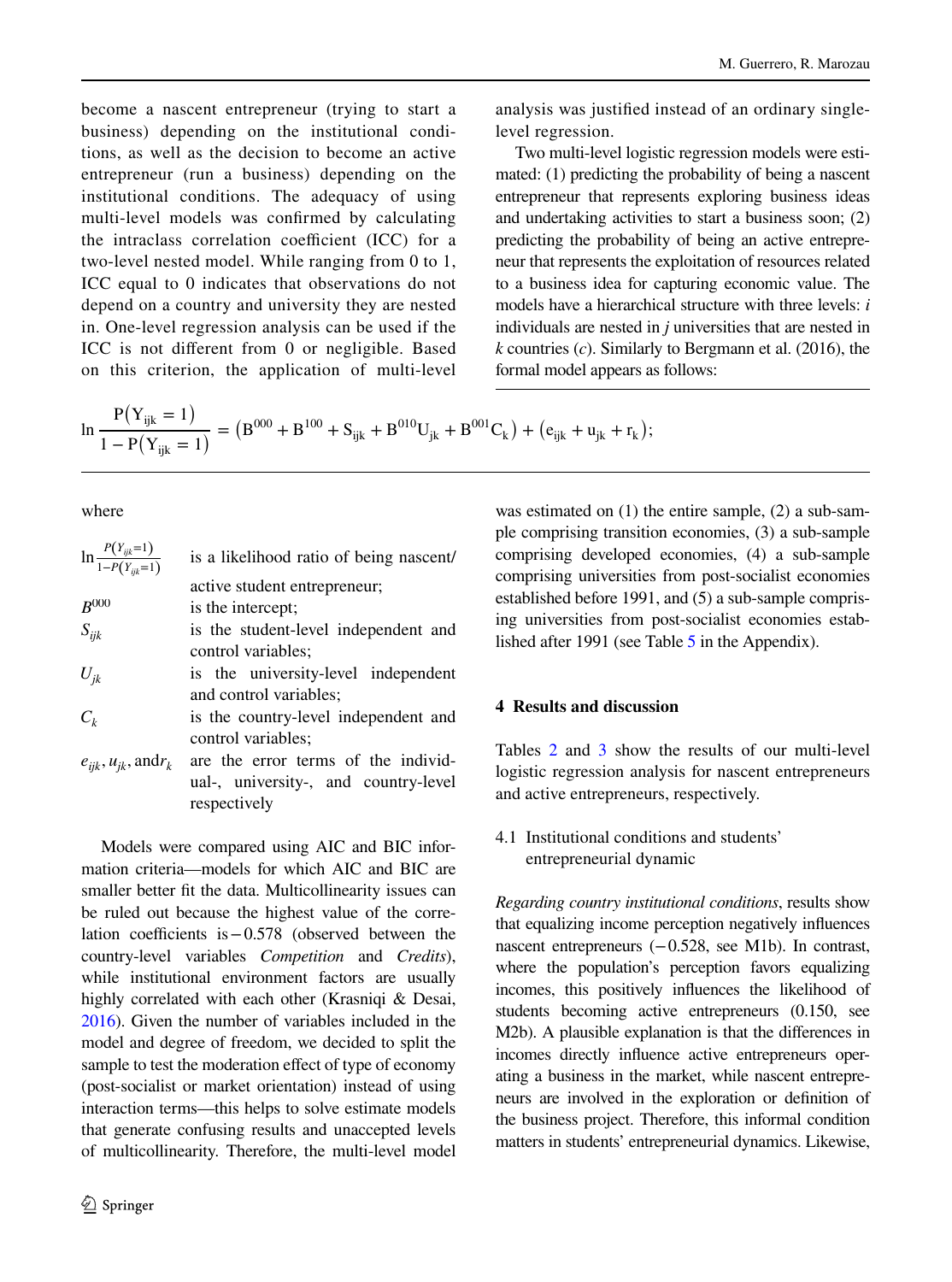Assessing the infuence of institutions on students' entrepreneurial dynamics: evidence…

| Nascent entrepreneurs                    | H1 and H2            |                                           | H <sub>3</sub>                 |             |                          |               |  |
|------------------------------------------|----------------------|-------------------------------------------|--------------------------------|-------------|--------------------------|---------------|--|
|                                          | All economies<br>M1a | Post-social-<br>ist econo-<br>mies<br>M1b | Market-oriented econo-<br>mies |             | Post-socialist economies |               |  |
|                                          |                      |                                           | M1c                            | M1d         | M1e Pre-1991             | M1d Post-1991 |  |
| Country-level institutions               |                      |                                           |                                |             |                          |               |  |
| Equalizing of incomes perception<br>(IF) |                      | $-0.528***$                               | $-0.460**$                     | $-0.398$    | $-0.437***$              | $-0.503***$   |  |
| Competition perception (IF)              |                      | 0.141                                     | 0.162                          | $-0.322$    | $-0.101$                 | 0.150         |  |
| Procedures (FF)                          |                      | $-0.007$                                  | $0.015***$                     | $-0.0140$   | $0.017**$                | $0.017*$      |  |
| Credits (FF)                             |                      | 0.064                                     | $0.071**$                      | $-0.132***$ | $0.087**$                | $-0.019$      |  |
| Taxes (FF)                               |                      | $0.028**$                                 | $-0.011$                       | 0.018       | $-0.003$                 | $-0.037*$     |  |
| University-level institutions            |                      |                                           |                                |             |                          |               |  |
| Supportive environment (IF)              |                      | $0.071***$                                | $0.117***$                     | 0.030       | $0.120***$               | $0.106***$    |  |
| Entrepreneurship education (FF)          |                      | $0.506***$                                | $0.339***$                     | $0.627***$  | $0.351***$               | $0.302***$    |  |
| Control variables                        |                      |                                           |                                |             |                          |               |  |
| lnGDP                                    | $-1.579***$          | $-1.429***$                               | $-0.671*$                      | $-1.532***$ | $-0.907**$               | $-0.653$      |  |
| University quality                       |                      | 0.001                                     | $-0.001$                       | 0.002       | $-0.000$                 | $-0.006$      |  |
| IT studies                               | $-0.116***$          | $-0.169***$                               | $-0.173***$                    | $-0.158***$ | $-0.226***$              | $-0.085$      |  |
| <b>Business studies</b>                  | $0.089***$           | $-0.036$                                  | $-0.010$                       | $-0.067$    | $-0.086$                 | $0.235**$     |  |
| Entrepreneurial parents                  |                      | $0.407***$                                | $0.469***$                     | $0.362***$  | $0.445***$               | $0.540***$    |  |
| Student's age                            | $0.041***$           | $0.040***$                                | $0.027**$                      | $0.043***$  | $0.033**$                | 0.009         |  |
| Gender (female)                          | $-0.768***$          | $-0.776***$                               | $-0.732***$                    | $-0.814***$ | $-0.771***$              | $-0.643***$   |  |
| Year of survey (2018)                    | 0.399***             | $0.371***$                                | $0.180***$                     | $0.552***$  | $0.136***$               | $0.344***$    |  |
| Specifications                           |                      |                                           |                                |             |                          |               |  |
| Country-level variance                   | 0.040                | 0.025                                     | 0.001                          | 0.001       | 0.001                    | 0.001         |  |
| University-level variance                | 0.073                | 0.048                                     | 0.015                          | 0.028       | 0.016                    | 0.007         |  |
| $\cal N$                                 | 87,717               | 87,717                                    | 26,433                         | 61,284      | 19,597                   | 6836          |  |
| Wald $\chi^2$                            | 1458.03              | 2736.64                                   | 1298.44                        | 1834.03     | 921.02                   | 410.43        |  |
| Prob $>\chi^2$                           | ***                  | ***                                       | ***                            | ***         | ***                      | ***           |  |
| LR test vs. logistic model:              |                      |                                           |                                |             |                          |               |  |
| $\chi^2(2)$                              | 1128.74              | 324.58                                    | 59.67                          | 118.42      | 44.63                    | 2.78          |  |
| Prob $>\chi^2$                           | ***                  | ***                                       | ***                            | ***         | ***                      | $**$          |  |
| <b>BIC</b>                               | 61,259.30            | 59,992.47                                 | 25,265.39                      | 34,746.09   | 18,191.11                | 7187.64       |  |

<span id="page-8-0"></span>**Table 2** Multi-level analysis for nascent entrepreneurs

*IF* informal factors, *FF* formal factors

\*\*\*Significant at the .001 level

\*\*Signifcant at the .01 level

\* Signifcant at the .05 level

the infuence of formal conditions on students' entrepreneurial behavior difers according to the entrepreneurial stage. Concretely, the tax system positively infuences the student's likelihood of being a nascent entrepreneur (0.028, see M1b). These results support H1.

*Regarding country institutional conditions*, results show that a favorable perception of a supportive university environment positively infuences the emergence of nascent entrepreneurs (0.071, see M1b). A plausible explanation could be that most university support fosters nascent entrepreneurs and a few supports for active entrepreneurs (Guerrero & Urbano, [2012\)](#page-14-13). Concerning entrepreneurship education, results show a positive effect on nascent (0.071, see M1b)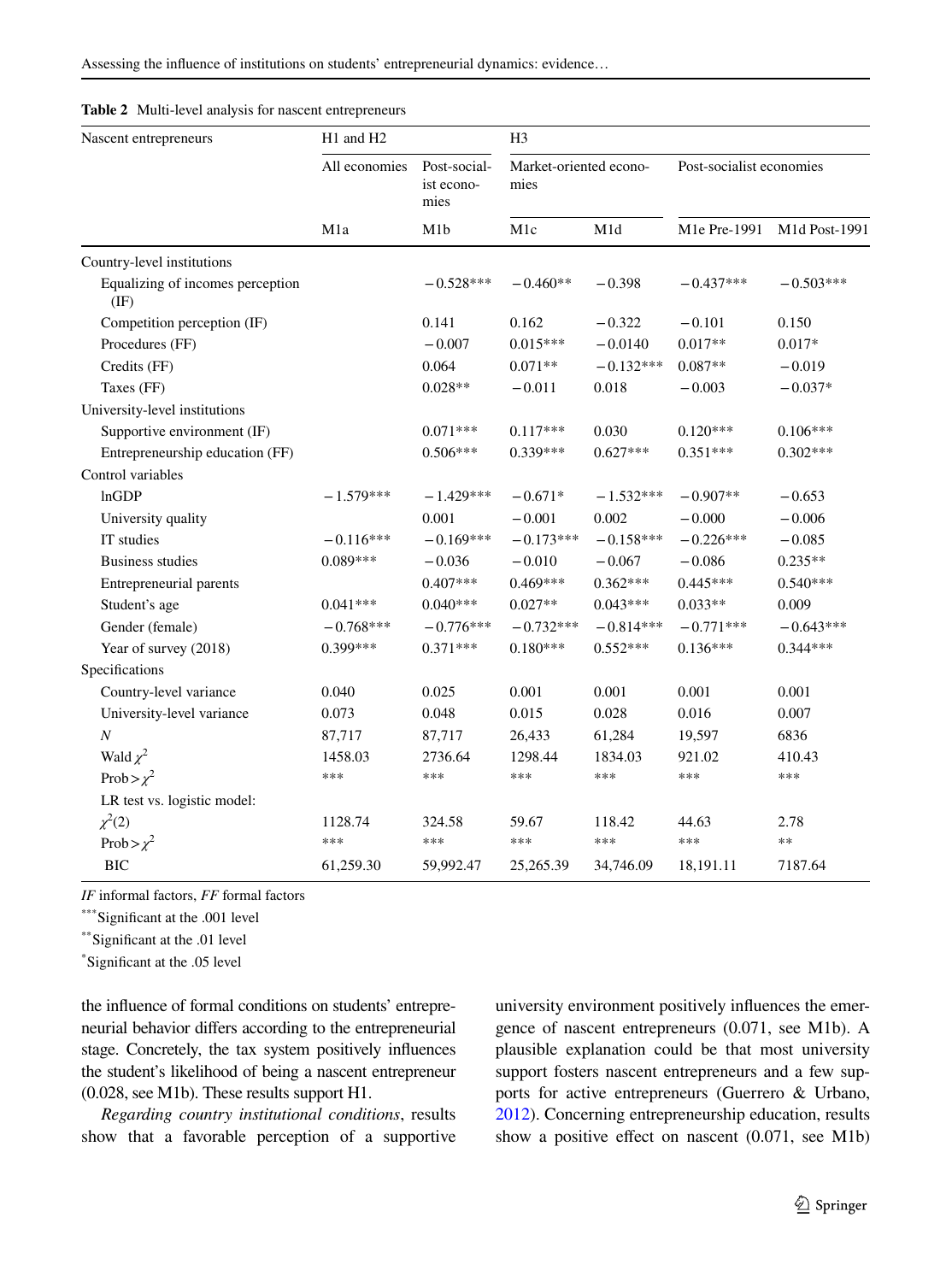<span id="page-9-0"></span>**Table 3** Multi-level analysis for active entrepreneurs

| Active entrepreneurs                              | H1 and H2        |                                           | H <sub>3</sub>                 |             |                          |               |  |
|---------------------------------------------------|------------------|-------------------------------------------|--------------------------------|-------------|--------------------------|---------------|--|
|                                                   | All economies    | Post-social-<br>ist econo-<br>mies<br>M2b | Market-oriented econo-<br>mies |             | Post-socialist economies |               |  |
|                                                   | M <sub>2</sub> a |                                           | M2c                            | M2d         | M2e Pre-1991             | M2d Post-1991 |  |
| Country-level institutions                        |                  |                                           |                                |             |                          |               |  |
| Equalizing of incomes perception<br>$(\text{IF})$ |                  | $0.150*$                                  | $0.461**$                      | $-0.387$    | $0.523**$                | $0.538***$    |  |
| Competition perception (IF)                       |                  | $-0.398$                                  | $-0.398$                       | $-1.116***$ | $-0.300$                 | $-0.490$      |  |
| Procedures (FF)                                   |                  | $-0.013$                                  | 0.011                          | $-0.021$    | 0.010                    | $0.032*$      |  |
| Credits (FF)                                      |                  | $-0.050$                                  | $-0.026$                       | $-0.165***$ | $-0.010$                 | $-0.173$      |  |
| Taxes (FF)                                        |                  | 0.018                                     | $0.058**$                      | $-0.006$    | $0.071**$                | 0.044         |  |
| University-level institutions                     |                  |                                           |                                |             |                          |               |  |
| Supportive environment (IF)                       |                  | $-0.033$                                  | $-0.095**$                     | $-0.002$    | $-0.123***$              | $-0.030$      |  |
| Entrepreneurship education (FF)                   |                  | $0.453***$                                | $0.357***$                     | $0.506***$  | $0.406***$               | 0.182         |  |
| Control variables                                 |                  |                                           |                                |             |                          |               |  |
| lnGDP                                             | $-1.070**$       | $-1.360**$                                | $-1.578$                       | $-2.270***$ | $-3.093***$              | $-2.429*$     |  |
| University quality                                |                  | $-0.003$                                  | $-0.011*$                      | $-0.001$    | $-0.015**$               | 0.009         |  |
| IT studies                                        | $-0.161**$       | $-0.183***$                               | $-0.226*$                      | $-0.155*$   | $-0.198$                 | $-0.312$      |  |
| <b>Business studies</b>                           | 0.071            | $-0.014$                                  | 0.147                          | $-0.081$    | $0.186*$                 | 0.102         |  |
| Entrepreneurial parents                           |                  | $0.829***$                                | $0.926***$                     | $0.775***$  | $0.917***$               | $0.957***$    |  |
| Student's age                                     | $0.145***$       | $0.141***$                                | $0.184***$                     | $0.126***$  | $0.196***$               | $0.145***$    |  |
| Gender (female)                                   | $0.794***$       | $-0.770***$                               | $-0.944***$                    | $-0.668***$ | $-0.947***$              | $-0.934***$   |  |
| Year of survey (2018)                             | $0.232***$       | $0.242***$                                | $-0.090$                       | $0.395***$  | $-0.065$                 | $-0.213$      |  |
| Specifications                                    |                  |                                           |                                |             |                          |               |  |
| Country-level variance                            | 0.057            | 0.064                                     | 0.025                          | 0.001       | 0.029                    | 0.001         |  |
| University-level variance                         | 0.080            | 0.092                                     | 0.048                          | 0.015       | 0.052                    | 0.022         |  |
| $\boldsymbol{N}$                                  | 91,105           | 91,105                                    | 27,729                         | 63,376      | 20,537                   | 7192          |  |
| Wald $\chi^2$                                     | 919.24           | 1563.22                                   | 725.41                         | 1017.59     | 553.25                   | 200.95        |  |
| Prob > $\chi^2$                                   | ***              | ***                                       | ***                            | ***         | ***                      | ***           |  |
| LR test vs. logistic model:                       |                  |                                           |                                |             |                          |               |  |
| $\chi^2(2)$                                       | 437.42           | 426.09                                    | 78.69                          | 30.43       | 60.70                    | 0.99          |  |
| Prob > $\chi^2$                                   | ***              | ***                                       | ***                            | ***         | ***                      | $\ast$        |  |
| <b>BIC</b>                                        | 27,600.22        | 27,028.62                                 | 9689.84                        | 17,417.17   | 7075.22                  | 2751.22       |  |

*IF* informal factors, *FF* formal factors

\*\*\*Significant at the .001 level

\*\*Signifcant at the .01 level

\* Signifcant at the .05 level

and active (0.453, see M2b) entrepreneurs. Most universities have a tradition of implementing (compulsory/transversal) entrepreneurial education programs (Shirokova et al., [2016;](#page-15-27) Urbano et al., [2017;](#page-15-0) Guerrero et al., [2018](#page-14-3)). Interestingly, we observe a higher efect of entrepreneurship education on active entrepreneurs who adopt the acquired skills/knowledge running their new venture. These results support H2.

# $\underline{\textcircled{\tiny 2}}$  Springer

## 4.2 Moderation efect

*Regarding country institutional conditions*, the infuence of institutions on students' entrepreneurial diversity difers according to the type of economy. First, in post-socialist economies, results show a negative perception of equalizing incomes on nascent entrepreneurs (−0.460, see M1c), as well as a positive infuence on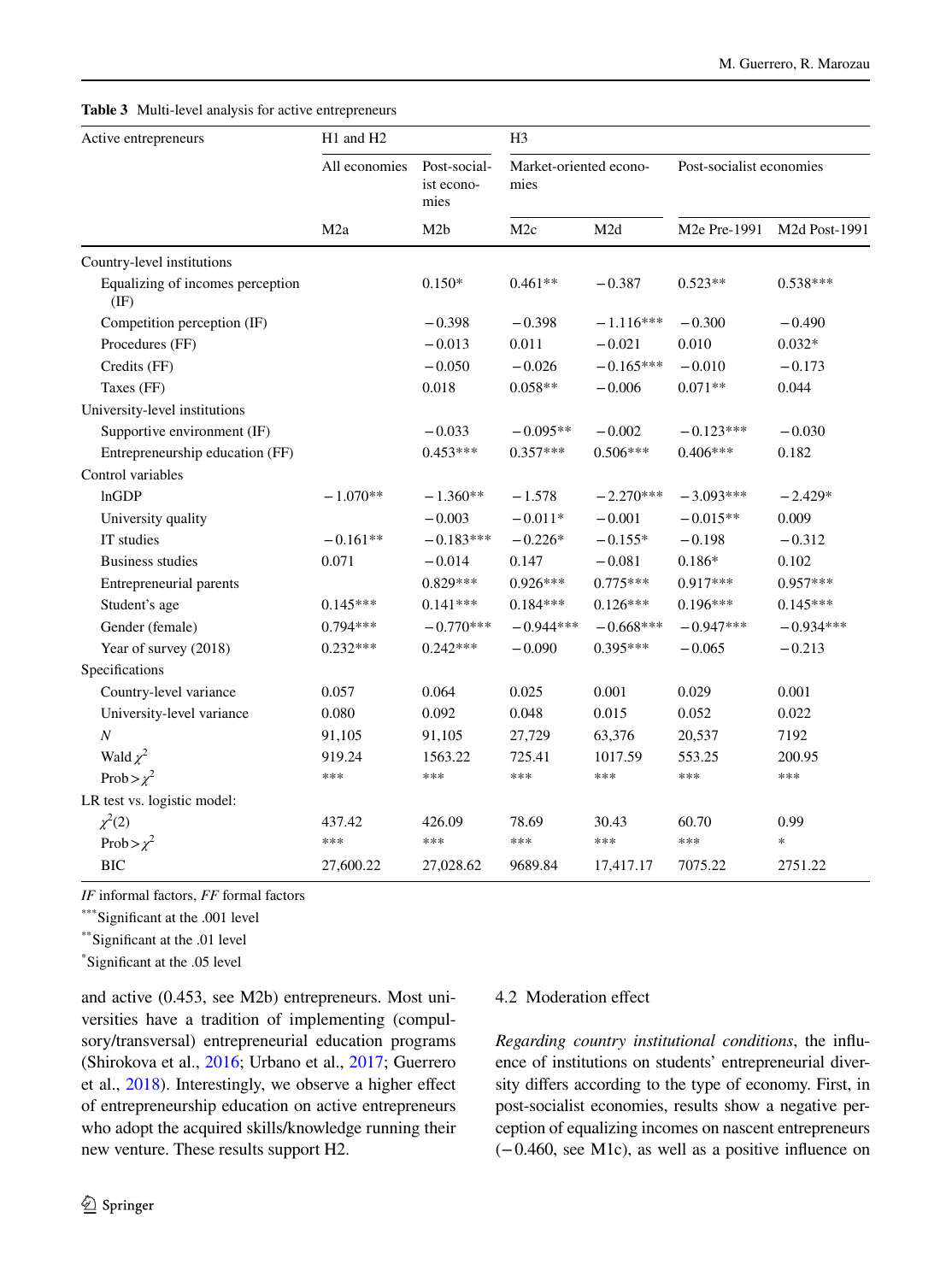active entrepreneurs (0.461, see M2c). Indeed, the population's negative perception of competition negatively infuences students becoming active entrepreneurs in market-oriented economies (−1.116, see M2d) but is nonsignifcant in post-socialist countries (M2c). Intuitively, this issue should demand reinforcement of the pro-entrepreneurial culture and values in young generations in post-socialist economies. Second, the student's likelihood of becoming a nascent or active entrepreneur is negatively infuenced by access to credits in market-oriented economies (−0.132, see M1d and -0.165, see M2d). Indeed, the student's likelihood of being an active entrepreneur is positively infuenced by a better taxation system in post-socialist economies (0.058, see M2c). These results support H3a.

*Regarding university institutional conditions*, in postsocialist economies, the perception of a supportive university environment positively infuenced the students' likelihood of being nascent entrepreneurs in post-socialist economies (0.177, see M1c), while this effect is negative for active entrepreneurs (−0.095, see M2c). A plausible explanation is that a positive perception reinforces students' entrepreneurial intentions. Then it changes to a negative one when they become active entrepreneurs because of their critical perception or identifcation of weaknesses in the university environment during their entrepreneurial activities. For instance, the origins of an idea and the resources to start a business might not be related in any way to a university. Concerning the formal conditions, entrepreneurship education is positively related to the students' likelihood of being both nascent and active entrepreneurs in both post-socialist (M1c, M2c) and market-oriented economies (M1d, M2d). These results support H3b.

Indeed, the observed efects of the university institutional conditions are consistent in students enrolled in universities established pre/post-1991. A more favorable entrepreneurial environment at such universities may provide multiple opportunities for generating and testing ideas, networking, and trying one's hand in business. In contrast, it does not necessarily promote immediate willingness to run a real business (Weiss et al., [2019\)](#page-16-4). The parameter diferences between groups demonstrate that students from post-1991 universities are more likely to start a business than their peers from pre-1991 universities. We also observe a negative infuence on nascent students' entrepreneurial behavior when they are enrolled in Engineering and IT at pre-1991 universities (M1e), while a positive infuence on nascent students'

entrepreneurial behavior when they are enrolled in business/economics/management at post-1991 universities (M1f) (see Varblane & Mets, [2010\)](#page-16-5). The exposure to entrepreneurship education rather than business-related study felds is a signifcant predictor regardless of the university and country context, confrming its role in developing the entrepreneurship capital (Audretsch & Keilbach, [2004\)](#page-14-21).

#### 4.3 Robustness check

We tested our results for robustness by running onelevel logistic regression models (M1b and M2b) and by calculating post-estimated predictive margins with 95% confdence intervals for both dependent and independent variables (see Fig. [2](#page-13-0) in the Appendix). The predictive margins enabled us to visualize and confrm the diferences between post-socialist and marketoriented economies as well as between pre-1991 and post-1991 universities in terms of students' nascent and active entrepreneurship. First, in post-socialist economies, we may observe a higher probability of being a nascent entrepreneur but a lower probability of being an active entrepreneur. Additionally, the results illustrate that institutional factors infuence students' entrepreneurial dynamics (nascent/active) and how these results are moderated per the type of economy.

## <span id="page-10-0"></span>**5 Conclusions**

This study contributes to the entrepreneurship literature by extending two academic debates. First, we consider the interplay of country and university context (informal and formal conditions) on students' entrepreneurial dynamics (nascent and active entrepreneurs). According to Welter et al., [\(2016](#page-16-0), [2017\)](#page-16-1), it is crucial to understand the relevance of contextualizing contexts to understand entrepreneurial diversity better. This academic debate has also demanded the analysis of the infuence of environmental conditions across the entrepreneurial process (Guerrero et al., [2021\)](#page-14-0). In this regard, this study provides insight into the impact of institutions in diferent contexts (countries and universities) and diferent stages of the entrepreneurial process (nascent/active). Second, we emphasize the crucial role of universities as a catalyst of entrepreneurship in economies where the institutional conditions are still under development (post-socialist economies). According to Guerrero and Urbano [\(2019\)](#page-14-6),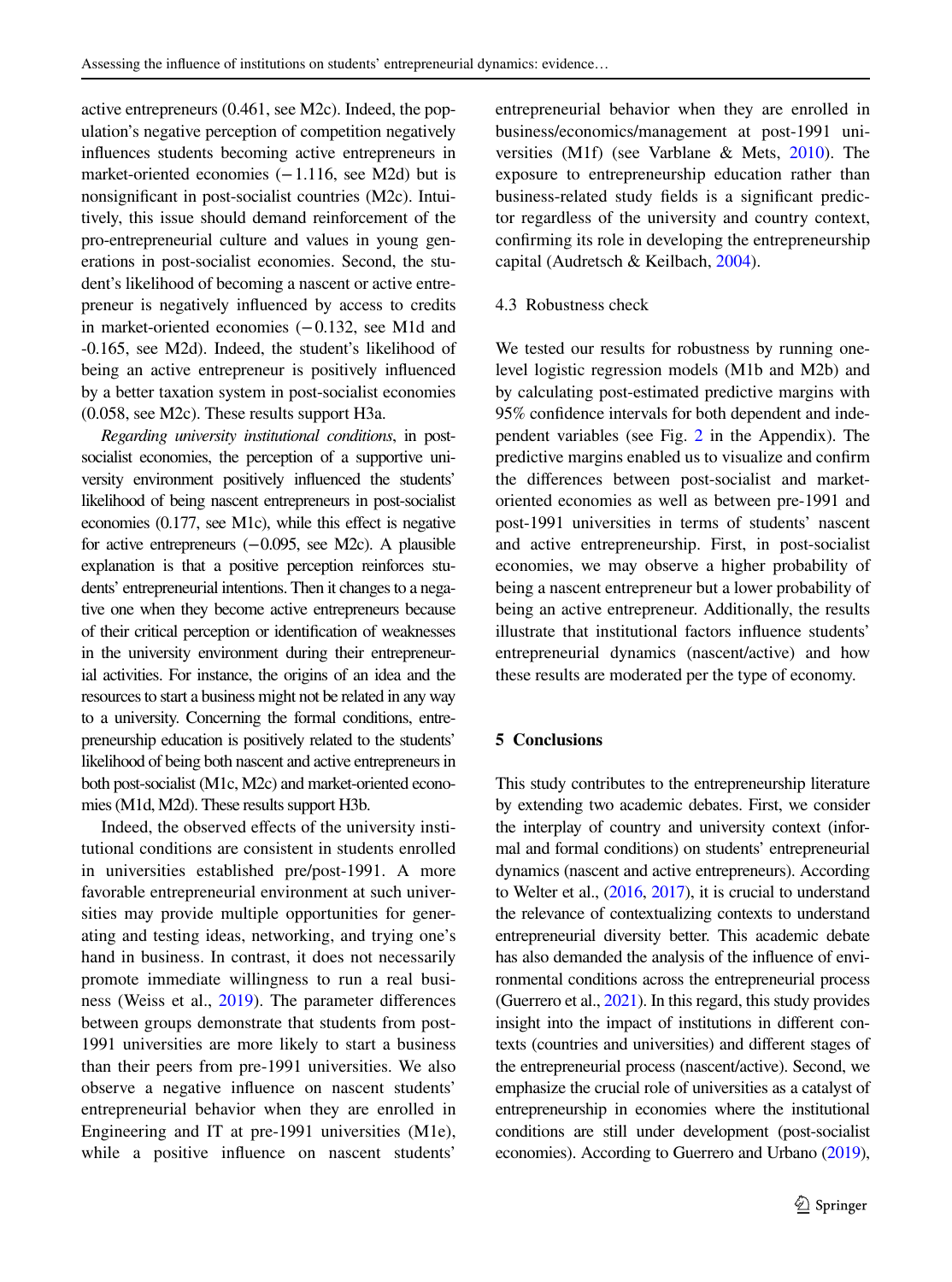universities must play a crucial role in fostering entrepreneurship and innovation in transition and emerging economies to respond to institutional voids and societal needs. The new orientation of universities is relevant regardless of their age, profle, reputation, and traditions and may increase attractiveness to new talent (students, faculty members, managers, and entrepreneurs) (Wong et al., 2007). Third, the study contributes to the moderation role of economic models on students' entrepreneurial dynamics, specifcally how economic models have redefning university missions in society (Audretsch, [2014\)](#page-14-22). Our results provide insights in the European context into post-socialist and market-oriented countries.

We acknowledge some limitations that suggest avenues for future research. The key one is related to our metrics of institutional conditions. Although several studies have implemented similar metrics at the country level (Krasniqi & Desai, [2016](#page-15-29)), the university level proxies of culture, values, and norms could be improved (Li, [2020;](#page-15-5) McKeever et al., [2015](#page-15-3)). The lack of openaccess information about universities' institutional conditions in post-socialist economies has limited the analysis and relied on proxies such as pre-1991 vs. post-1991. Second, we provided theory-based proxies for country institutional environment relevant for comparisons of post-socialist and developed economies, acknowledging other possible operationalizations of formal and, especially, informal factors (Bogatyreva et al., [2019](#page-14-7); Busenitz et al., [2000](#page-14-14)). Future research might explore other combinations of country-level institutional factors considering endogeneity and reverse causality issues (Carbonara et al., [2016](#page-14-17)). Third, our analysis employed individual-level variables based on self-reported measures. This gives rise to the self-selection bias inherent in most studies on entrepreneurial behavior, particularly among not randomly selected students (Bogatyreva et al., [2019\)](#page-14-7). The research would beneft from measures of students' prior professional and entrepreneurial experience, increasing their ability to explore and exploit viable business ideas and start a venture (Morris et al., [2017\)](#page-15-30). Finally, formal and informal factors may vary across regions (Liñán et al., [2011](#page-15-14); Weiss et al., [2019\)](#page-16-4). In this regard, the World Values Survey and European Values Study should be considered by scholars as data sources for future research on the topic. In the same vein, assessing multi-level interaction efects among formal and informal institutional factors could be a promising research opportunity. Another possible research line

could explore factors infuencing students' impactful, research-based, and opportunity-driven entrepreneurial activities that contribute to economic growth (Hechavarria & Reynolds, [2009;](#page-14-23) Urbano et al., [2017\)](#page-15-0).

Our study provides relevant insights and implications. *For policymakers*, policymakers should realize that students' entrepreneurship is a multi-level phenomenon afected by individual-, university-, and countrylevel factors. Likewise, entrepreneurship development policy should go far beyond formal measures assessed and encompass culture, values, and norms endemic to a country as a whole and particular places and organizations such as universities (Li, [2020](#page-15-5); Liao & Welsch, [2005;](#page-15-6) McKeever et al., [2015](#page-15-3)). For example, cultivating pro-entrepreneurial values such as supporting individual stimuli and facilitating access to credit resources are important for stimulating youth to start a business (nascent entrepreneurs), particularly in post-socialist economies. Concerning active entrepreneurs, their share among students in post-socialist economies is dependent on the ease of a taxation system. Our results call for particular policy agendas to promote entrepreneurship at universities, which might be hotbeds of Schumpeterian entrepreneurs (Guerrero et al., [2021\)](#page-14-0). They, therefore, facilitate economic growth through high-impact entrepreneurship (Henrekson & Sanandaji, [2020](#page-15-31)). *For university managers*, while most university efforts are concentrated on measures (such as educational programs, support infrastructure, and incentive systems), the crucial role of creating a favorable informal environment (such as university culture, support for leadership and risktaking behavior, and role models) that foster students' entrepreneurial behavior should be legitimized (Guerrero & Urbano, [2012\)](#page-14-13). This requires re-considering university budgets and performance indicators in the confguration of entrepreneurial education programs. *For entrepreneurship educators*, even though students may not start a business immediately after completing their studies, entrepreneurial competencies and experiences acquired during their studies may lead to start-up creation at a later stage in their careers (Bergmann et al., [2018](#page-14-5) ). The context-specifc entrepreneurship courses (rather than programs) with more enterprising and action-oriented approaches and activities could stimulate students' interest and perceived self-efficacy to pursue this career path.

**Acknowledgements** The authors are very grateful to the two peer reviewers that helped us improve our manuscript. Radzivon Marozau acknowledges the fnancial support by SIDA.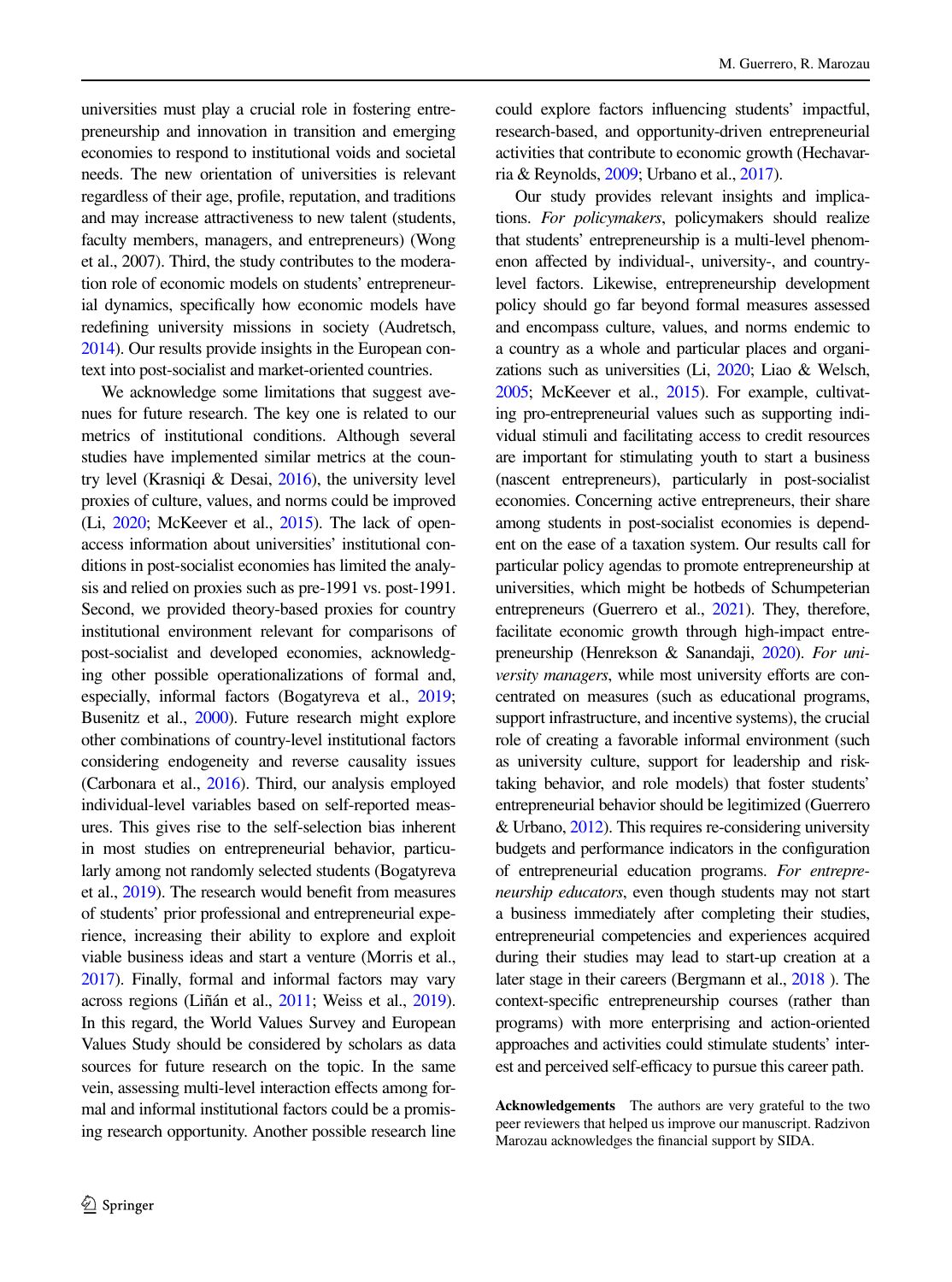## **Appendix**

| Country                 | Number<br>of stu-<br>dents | universi-<br>ties | Number of Type of economy <sup>a</sup> |
|-------------------------|----------------------------|-------------------|----------------------------------------|
| Austria                 | 2397                       | 46                | Market-oriented                        |
| England                 | 825                        | 18                |                                        |
| Finland                 | 287                        | 22                |                                        |
| France                  | 194                        | 7                 |                                        |
| Germany                 | 14,530                     | 55                |                                        |
| Italy                   | 6543                       | 35                |                                        |
| Norway                  | 35                         | 8                 |                                        |
| Spain                   | 29,856                     | 75                |                                        |
| Switzerland             | 8709                       | 71                |                                        |
| <b>Belarus</b>          | 836                        | 18                | Post-socialist                         |
| Czech Republic          | 1203                       | 10                |                                        |
| Estonia                 | 1073                       | 25                |                                        |
| Hungary                 | 9146                       | 28                |                                        |
| Lithuania               | 1017                       | 37                |                                        |
| Poland                  | 4459                       | 49                |                                        |
| Russian Federa-<br>tion | 5347                       | 31                |                                        |
| Slovakia                | 4007                       | 16                |                                        |
| Slovenia                | 641                        | 6                 |                                        |
| <b>Total</b>            | 91,105                     | 557               |                                        |

<span id="page-12-0"></span>**Table 4** Country, sample, and type of economy

 $\text{a}^2$ Following the IMF ([2000\)](#page-15-26) and the World Bank [\(2002](#page-16-6)), the countries were classifed into nine post-socialist economies (in transition and complete transition) and nine market-oriented economies (the rest of European countries)

#### <span id="page-12-1"></span>**Table 5** Sub-samples

| Dependent variable   | Ν              | <b>Countries</b>          | Ν      | Universities            | Ν      |
|----------------------|----------------|---------------------------|--------|-------------------------|--------|
| Nascent entrepreneur | $87.717^{(a)}$ | Post-socialist economies  | 26.433 | Established before 1991 | 19,597 |
|                      |                |                           |        | Established after 1991  | 6836   |
|                      |                | Market-oriented economies | 61.284 | n/a                     | n/a    |
| Active entrepreneur  | 91.105         | Post-socialist economies  | 27.729 | Established before 1991 | 20,537 |
|                      |                |                           |        | Established after 1991  | 7192   |
|                      |                | Market-oriented economies | 63.376 | n/a                     | n/a    |

a This number of observations does not include students who were running a business at the moment of the survey (active entrepreneurs)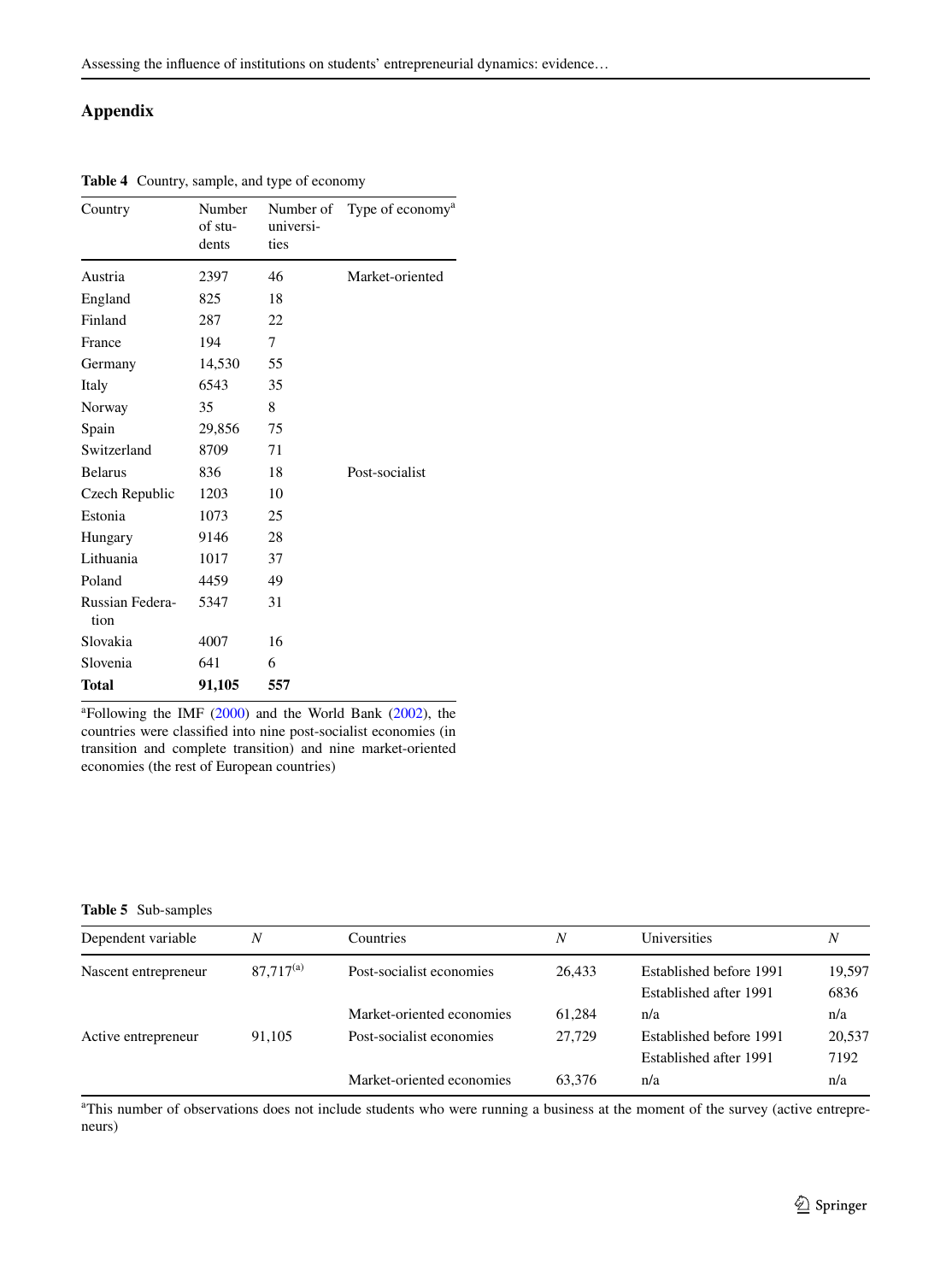

<span id="page-13-0"></span>**Fig. 2** Robustness tests (predictive margins)

 $\underline{\textcircled{\tiny 2}}$  Springer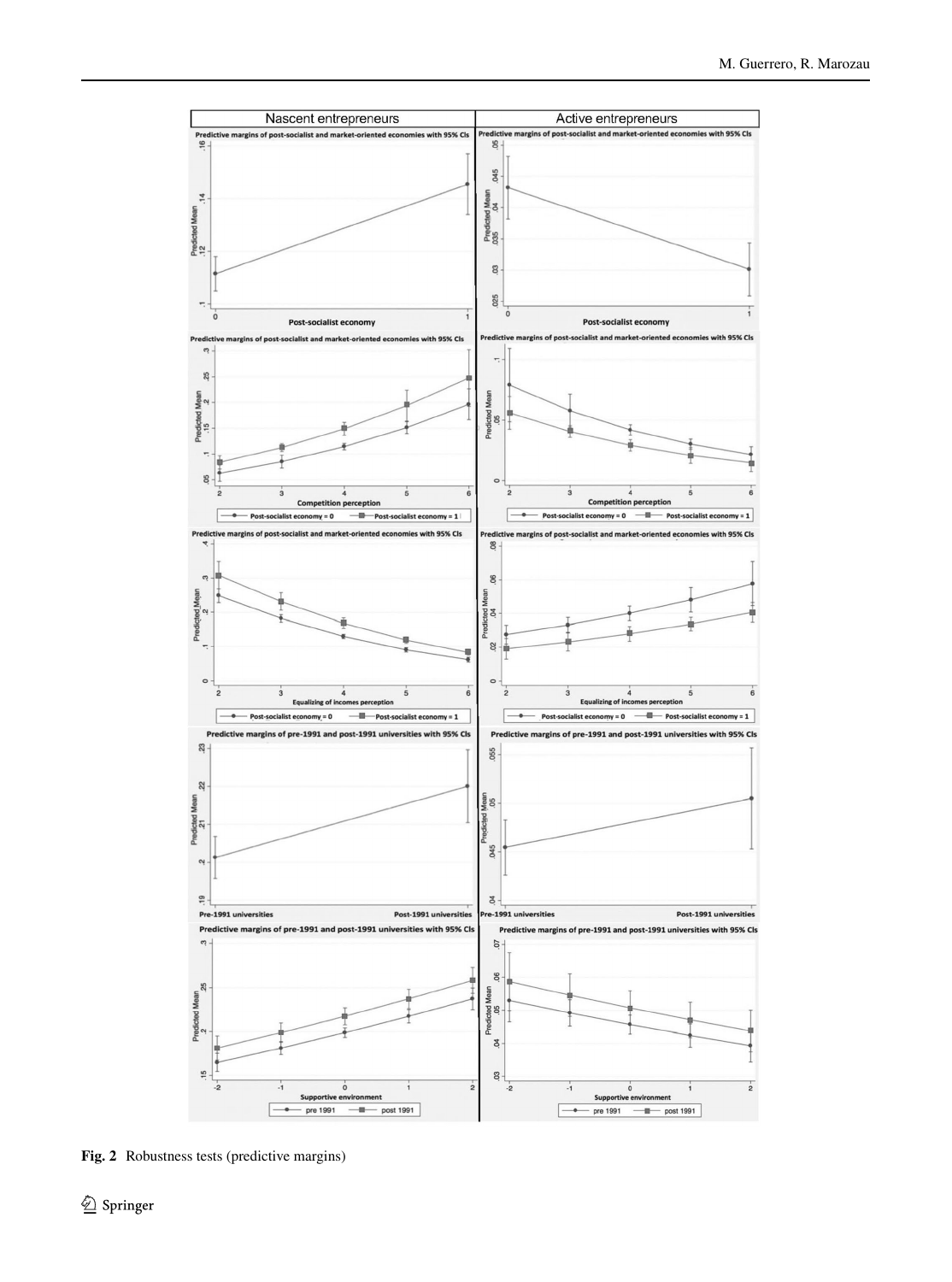**Open Access** This article is licensed under a Creative Commons Attribution 4.0 International License, which permits use, sharing, adaptation, distribution and reproduction in any medium or format, as long as you give appropriate credit to the original author(s) and the source, provide a link to the Creative Commons licence, and indicate if changes were made. The images or other third party material in this article are included in the article's Creative Commons licence, unless indicated otherwise in a credit line to the material. If material is not included in the article's Creative Commons licence and your intended use is not permitted by statutory regulation or exceeds the permitted use, you will need to obtain permission directly from the copyright holder. To view a copy of this licence, visit <http://creativecommons.org/licenses/by/4.0/>.

#### **References**

- <span id="page-14-8"></span>Aidis, R., Estrin, S., & Mickiewicz, T. (2008). Institutions and entrepreneurship development in Russia: A comparative perspective. *Journal of Business Venturing, 23*, 656–672.
- <span id="page-14-15"></span>Alas, R., & Rees, C. J. (2006). Work-related attitudes, values and radical change in post-socialist contexts: A comparative study. *Journal of Business Ethics, 68*(2), 181–189.
- <span id="page-14-10"></span>Ani, T. G. (2015). Efect of ease of doing business to economic growth among selected countries in Asia. *Asia Pacifc Journal of Multidisciplinary Research, 3*(5), 139–145.
- <span id="page-14-22"></span>Audretsch, D. B. (2014). From the entrepreneurial university to the university for the entrepreneurial society. *The Journal of Technology Transfer, 39*(3), 313–321.
- <span id="page-14-21"></span>Audretsch, D. B., & Keilbach, M. (2004). Entrepreneurship capital and economic performance. *Regional Studies, 38*(8), 949–959.
- <span id="page-14-20"></span>Autio, E., Pathak, S., & Wennberg, K. (2013). Consequences of cultural practices for entrepreneurial behaviors. *Journal of International Business Studies, 44*(4), 334–362.
- Benitez-Amado, J., Llorens-Montes, F. J., & Perez-Arostegui, M. N. (2010). Information technology-enabled intrapreneurship culture and frm performance. *Industrial Management & Data Systems, 110*(4), 550–566.
- <span id="page-14-5"></span>Bergmann, H., Geissler, M., Hundt, C., & Grave, B. (2018). The climate for entrepreneurship at higher education institutions. *Research Policy, 47*(4), 700–716.
- <span id="page-14-7"></span>Bogatyreva, K., Edelman, L. F., Manolova, T. S., Osiyevskyy, O., & Shirokova, G. (2019). When do entrepreneurial intentions lead to actions? The role of national culture. *Journal of Business Research, 96*, 309–321.
- <span id="page-14-14"></span>Busenitz, L. W., Gomez, C., & Spencer, J. W. (2000). Country institutional profles: Unlocking entrepreneurial phenomena. *Academy of Management Journal, 43*(5), 994–1003.
- <span id="page-14-17"></span>Carbonara, E., Santarelli, E., & Tran, H. T. (2016). De jure determinants of new frm formation: How the pillars of constitutions infuence entrepreneurship. *Small Business Economics, 47*(1), 139–162.
- <span id="page-14-9"></span>Davis, L. S., & Williamson, C. R. (2016). Culture and the regulation of entry. *Journal of Comparative Economics, 44*(4), 1055–1083.
- <span id="page-14-11"></span>De Clercq, D., Danis, W. M., & Dakhli, M. (2010). The moderating effect of institutional context on the relationship between associational activity and new business activity in emerging economies. *International Business Review, 19*(1), 85–101.
- <span id="page-14-18"></span>Ellermann, L. (2017). University of Osijek: Developing entrepreneurship education from scratch over time. In C. Volkmann & D. Audretsch (Eds.), *Entrepreneurship education at universities* (pp. 259–285). Springer.
- <span id="page-14-16"></span>Ellman, M. (2014). *Socialist planning*. Cambridge University Press.
- <span id="page-14-1"></span>Estrin, S., Meyer, K., & Bytchova, M. (2006). Entrepreneurship in transition economies. In M. Casson, A. Basu, B. Yeung, & N. Wadesdon (Eds.), *The Oxford handbook of entrepreneurship* (pp. 693–725). Oxford University Press.
- <span id="page-14-12"></span>Fayolle, A., Liñán, F., & Moriano, J. A. (2014). Beyond entrepreneurial intentions: Values and motivations in entrepreneurship. *International Entrepreneurship and Management Journal, 10*(4), 679–689.
- <span id="page-14-19"></span>Froumin, I., & Smolentseva, A. (2014). Issues of transformation in post-socialist higher education systems. *European Journal of Higher Education, 4*(3), 205–208.
- <span id="page-14-6"></span>Guerrero, M., & Urbano, D. (2019). A research agenda for entrepreneurship and innovation: The role of entrepreneurial universities. In D. B. Audretsch, E. Lehmann, & A. Link (Eds.), *A research agenda for entrepreneurship and innovation* (pp. 107–133). Edward Elgar Publishing.
- <span id="page-14-13"></span>Guerrero, M., & Urbano, D. (2012). The development of entrepreneurial university. *Journal of Technology Transfer, 37*(1), 43–74.
- Guerrero, M., & Urbano, D. (2017). The impact of Triple Helix agents on entrepreneurial innovations' performance: An inside look at enterprises located in an emerging economy. *Technological Forecasting and Social Change, 119*, 294–309.
- <span id="page-14-0"></span>M Guerrero F Liñán FR Cáceres-Carrasco 2021 The infuence of ecosystems on the entrepreneurship process: A comparison across developed and developing economies Small Business Economics. [https://doi.org/10.1007/](https://doi.org/10.1007/s11187-020-00392-2) [s11187-020-00392-2](https://doi.org/10.1007/s11187-020-00392-2)
- <span id="page-14-3"></span>Guerrero, M., Urbano, D., Cunningham, J. A., & Gajón, E. (2018). Determinants of graduates' start-ups creation across a multi-campus entrepreneurial university: The case of Monterrey Institute of Technology and Higher Education. *Journal of Small Business Management, 56*(1), 150–178.
- <span id="page-14-4"></span>Guerrero, M., Urbano, D., Cunningham, J., & Organ, D. (2014). Entrepreneurial universities in two European regions: A case study comparison. *The Journal of Technology Transfer, 39*(3), 415–434.
- <span id="page-14-2"></span>Hayton, J. C., George, G., & Zahra, S. A. (2002). National culture and entrepreneurship: A review of behavioral research. *Entrepreneurship Theory and Practice, 26*(4), 33–52.
- <span id="page-14-23"></span>Hechavarria, D. M., & Reynolds, P. D. (2009). Cultural norms & business start-ups: The impact of national values on opportunity and necessity entrepreneurs. *International*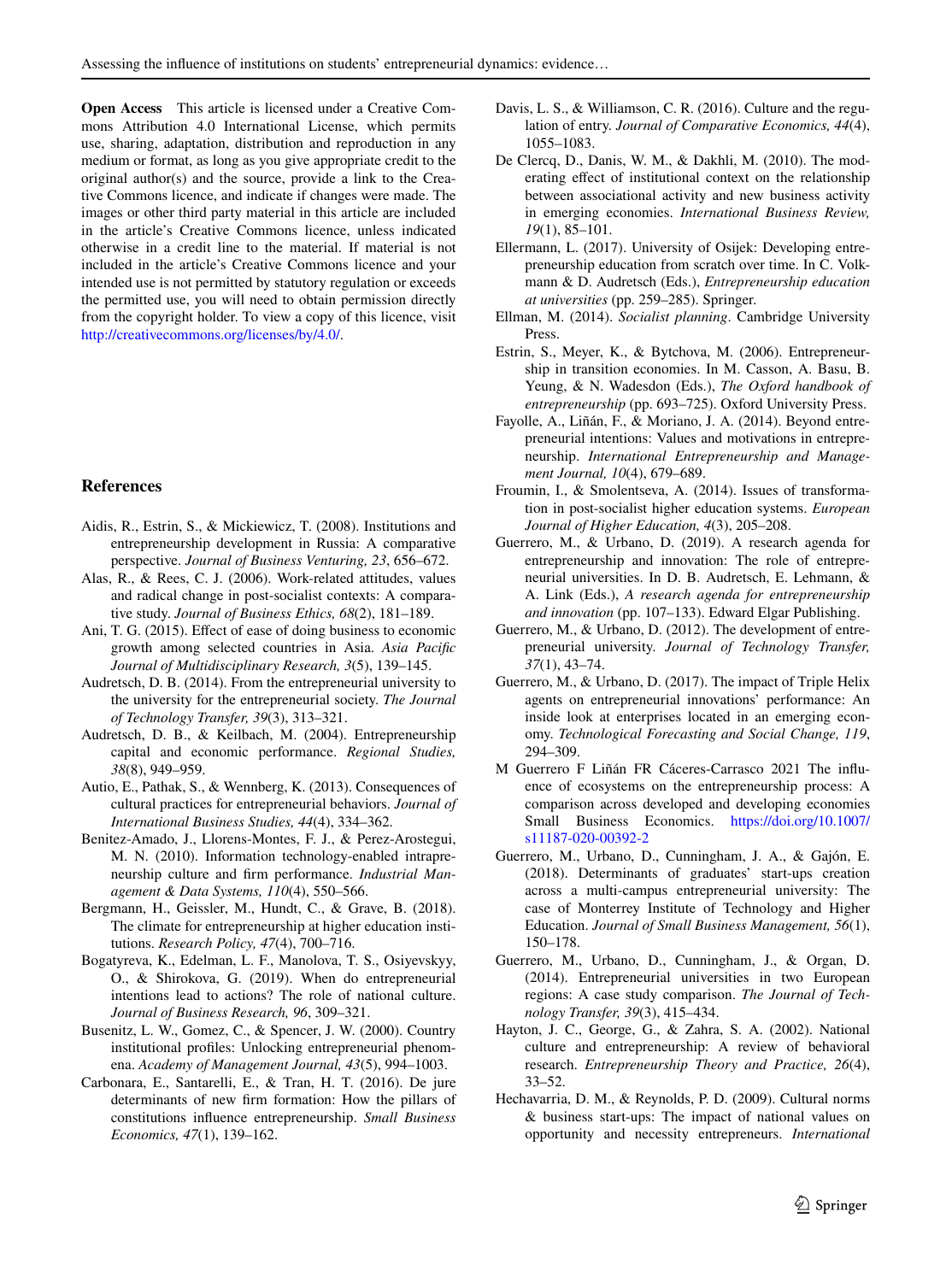*Entrepreneurship and Management Journal, 5*(4), 417–437.

- <span id="page-15-16"></span>Henrekson, M., & Roine, J. (2007). *Promoting entrepreneurship in the welfare state*. The handbook of research on entrepreneurship policy, 64–93.
- <span id="page-15-31"></span>Henrekson, M., & Sanandaji, T. (2020). Measuring entrepreneurship: Do established metrics capture Schumpeterian entrepreneurship? *Entrepreneurship Theory and Practice, 44*(4), 733–760.
- <span id="page-15-26"></span>IMF. (2000). Transition economies: An IMF perspective on progress and prospects. IMF.
- <span id="page-15-24"></span>Korosteleva, J., & Belitski, M. (2017). Entrepreneurial dynamics and higher education institutions in the post-Communist world. *Regional Studies, 51*(3), 439–453.
- <span id="page-15-29"></span>Krasniqi, B. A., & Desai, S. (2016). Institutional drivers of high-growth frms: Country-level evidence from 26 transition economies. *Small Business Economics, 47*(4), 1075–1094.
- <span id="page-15-19"></span>Kshetri, N. (2009). Entrepreneurship in post-socialist economies: A typology and institutional contexts for market entrepreneurship. *Journal of International Entrepreneurship, 7*(3), 236–259.
- <span id="page-15-15"></span>Kwiek, M. (2012). Universities and knowledge production in Central Europe. *European Educational Research Journal, 11*(1), 111–126.
- <span id="page-15-5"></span>T Li 2020 Institutional environments and entrepreneurial startups: An international study Management Decision [https://](https://doi.org/10.1108/MD-01-2020-0031) [doi.org/10.1108/MD-01-2020-0031](https://doi.org/10.1108/MD-01-2020-0031)
- <span id="page-15-6"></span>Liao, J., & Welsch, H. (2005). Roles of social capital in venture creation: Key dimensions and research implications. *Journal of Small Business Management, 43*(4), 345–362.
- <span id="page-15-13"></span>Liñán, F., & Chen, Y. W. (2009). Development and cross-cultural application of a specifc instrument to measure entrepreneurial intentions. *Entrepreneurship Theory and Practice, 33*(3), 593–617.
- <span id="page-15-14"></span>Liñán, F., Urbano, D., & Guerrero, M. (2011). Regional variations in entrepreneurial cognitions: Start-up intentions of university students in Spain. *Entrepreneurship and Regional Development, 23*(3–4), 187–215.
- <span id="page-15-18"></span>Lüthje, C., & Franke, N. (2003). The 'making' of an entrepreneur: TesTing a model of entrepreneurial intent among engineering students at MIT. *R&D Management, 33*(2), 135–147.
- <span id="page-15-25"></span>Manev, I. M., Gyoshev, B. S., & Manolova, T. S. (2005). The role of human and social capital and entrepreneurial orientation for small business performance in a transitional economy. *International Journal of Entrepreneurship and Innovation Management, 5*(3–4), 298–318.
- <span id="page-15-2"></span>Manolova, T. S., Eunni, R. V., & Gyoshev, B. S. (2008). Institutional environments for entrepreneurship: Evidence from emerging economies in Eastern Europe. *Entrepreneurship Theory and Practice, 32*(1), 203–218.
- <span id="page-15-8"></span>Marozau, R., Guerrero, M., Urbano, D., & Ibañez, A. (2019). Evolving entrepreneurial activities at post-Soviet universities. In J. Maxwell (Ed.), *Higher Education Institutions: Perspectives, Opportunities and Challenges* (pp. 201– 246). Nova Science Publishers.
- <span id="page-15-23"></span>Marozau, R., & Guerrero, M. (2016). Conditioning factors of knowledge transfer and commercialisation in the context of post-socialist economies: The case of Belarusian higher

education institutions. *International Journal of Entrepreneurship and Small Business, 27*(4), 441–462.

- <span id="page-15-9"></span>Marozau, R., Guerrero, M., & Urbano, D. (2021). Impacts of universities in diferent stages of economic development. *Journal of the Knowledge Economy, 12*(1), 1–21.
- <span id="page-15-3"></span>McKeever, E., Jack, S., & Anderson, A. (2015). Embedded entrepreneurship in the creative re-construction of place. *Journal of Business Venturing, 30*(1), 50–65.
- <span id="page-15-10"></span>McKiernan, P. & Purg, D. (2013). Hidden champions in CEE and Turkey. Carving Out a Global Niche. *Springer, Berlin, Heidelberg*
- <span id="page-15-17"></span>Minniti, M., & Nardone, C. (2007). Being in someone else's shoes: The role of gender in nascent entrepreneurship. *Small Business Economics, 28*(2), 223–238.
- <span id="page-15-30"></span>Morris, M. H., Shirokova, G., & Tsukanova, T. (2017). Student entrepreneurship and the university ecosystem: A multicountry empirical exploration. *European Journal of International Management, 11*(1), 65–85.
- <span id="page-15-4"></span>North, D. C. (1990). *Institutions, institutional change and economic performance*. Cambridge University Press.
- <span id="page-15-20"></span>Pinillos, M. J., & Reyes, L. (2011). Relationship between individualist–collectivist culture and entrepreneurial activity: Evidence from Global Entrepreneurship Monitor data. *Small Business Economics, 37*(1), 23–37.
- <span id="page-15-11"></span>Reynolds, P. D., & White, S. B. (1997). *The entrepreneurial process: Economic growth, men, women, and minorities*. Quorum Books.
- <span id="page-15-22"></span>Saginova, O., & Belyansky, V. (2008). Facilitating innovations in higher education in transition economies. *International Journal of Educational Management, 22*(4), 341–351.
- <span id="page-15-21"></span>Shattock, M., 2004. *Entrepreneurialism and the Transformation of Russian Universities*. UNESCO/International Institute tor Educational Planning (IIEP).
- <span id="page-15-27"></span>Shirokova, G., Osiyevskyy, O., & Bogatyreva, K. (2016). Exploring the intention–behavior link in student entrepreneurship: Moderating efects of individual and environmental characteristics. *European Management Journal, 34*(4), 386–399.
- <span id="page-15-28"></span>Sieger, P., Fueglistaller, U. & Zellweger, T. (2014). Student entrepreneurship across the globe: A look at intentions and activities. St. Gallen: Swiss Research Institute of Small Business and Entrepreneurship at the University of St. Gallen (KMU-HSG) Retrieved July 7, 2021, from [https://www.guesssurvey.org/resources/PDF\\_InterRepor](https://www.guesssurvey.org/resources/PDF_InterReports/GUESSS_INT_2013_REPORT.pdf) [ts/GUESSS\\_INT\\_2013\\_REPORT.pdf](https://www.guesssurvey.org/resources/PDF_InterReports/GUESSS_INT_2013_REPORT.pdf)
- <span id="page-15-12"></span>Stenholm, P., Acs, Z. J., & Wuebker, R. (2013). Exploring country-level institutional arrangements on the rate and type of entrepreneurial activity. *Journal of Business Venturing, 28*(1), 176–193.
- <span id="page-15-7"></span>Suddle, K., Beugelsdijk, S., & Wennekers, S. (2010). Entrepreneurial culture and its efect on the rate of nascent entrepreneurship. In A. Freytag & R. Thurik (Eds.), *Entrepreneurship and Culture* (pp. 227–244). Springer.
- <span id="page-15-0"></span>Urbano, D., Aparicio, S., Guerrero, M., Noguera, M., & Torrent-Sellens, J. (2017). Institutional determinants of student employer entrepreneurs at Catalan universities. *Technological Forecasting and Social Change, 123*, 271–282.
- <span id="page-15-1"></span>Van Stel, A., Storey, D. J., & Thurik, A. R. (2007). The efect of business regulations on nascent and young business entrepreneurship. *Small Business Economics, 28*(2), 171–186.